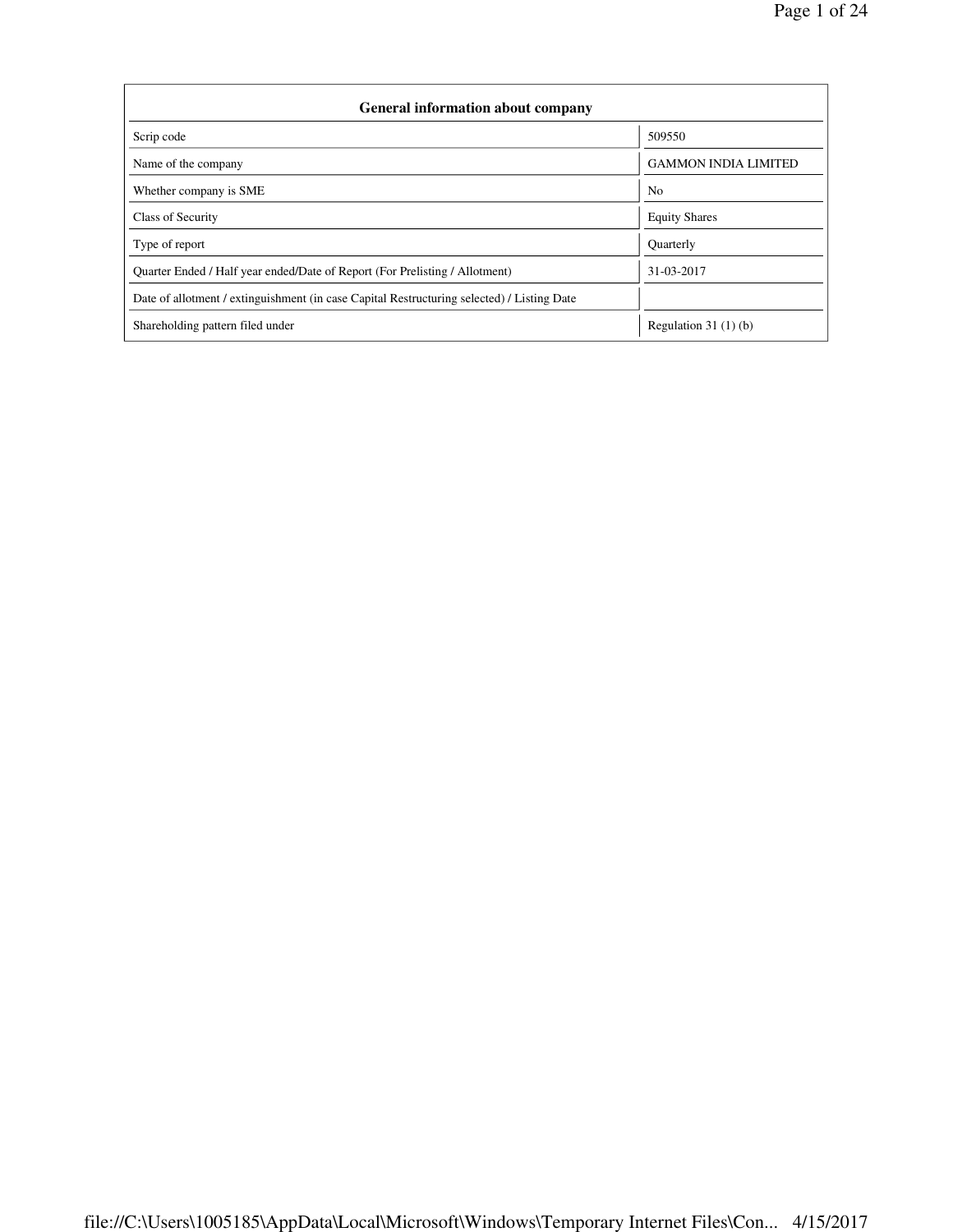| Sr. No. | <b>Particular</b>                                                                      | Yes/No         |
|---------|----------------------------------------------------------------------------------------|----------------|
|         | Whether the Listed Entity has issued any partly paid up shares?                        | N <sub>o</sub> |
|         | Whether the Listed Entity has issued any Convertible Securities?                       | N <sub>o</sub> |
|         | Whether the Listed Entity has issued any Warrants?                                     | N <sub>0</sub> |
|         | Whether the Listed Entity has any shares against which depository receipts are issued? | N <sub>0</sub> |
|         | Whether the Listed Entity has any shares in locked-in?                                 | Yes            |
| 6       | Whether any shares held by promoters are pledge or otherwise encumbered?               | Yes            |
|         | Whether company has equity shares with differential voting rights?                     | N <sub>0</sub> |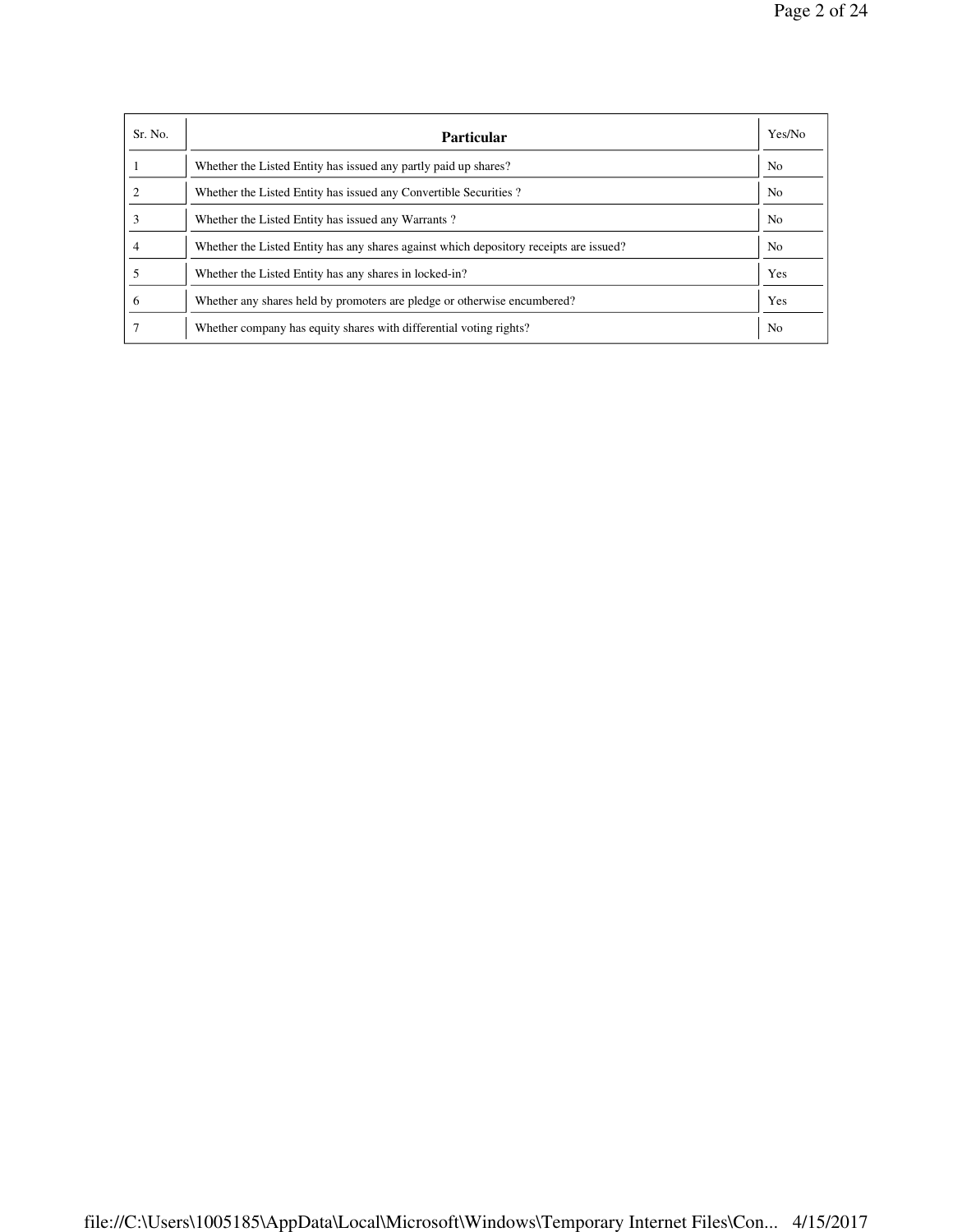|                 |                                                |                         |                         |                                 |                                    |                          | Table I - Summary Statement holding of specified securities |                                                                  |               |           |                                   |
|-----------------|------------------------------------------------|-------------------------|-------------------------|---------------------------------|------------------------------------|--------------------------|-------------------------------------------------------------|------------------------------------------------------------------|---------------|-----------|-----------------------------------|
|                 |                                                |                         | No. of                  | No.<br>Of<br>Partly             | No. Of                             | Total nos.               | Shareholding<br>as a % of<br>total no. of                   | Number of Voting Rights held in each class<br>of securities (IX) |               |           |                                   |
| Category<br>(I) | Category<br>of<br>shareholder                  | Nos. Of<br>shareholders | fully paid<br>up equity | paid-<br>up                     | shares<br>underlying<br>Depository | shares held<br>$(VII) =$ | shares<br>(calculated<br>as per                             | No of Voting (XIV) Rights                                        |               |           |                                   |
|                 | (II)                                           | (III)                   | shares held<br>(IV)     | equity<br>shares<br>held<br>(V) | Receipts<br>(VI)                   | $(IV)+(V)+$<br>(VI)      | SCRR,<br>1957) (VIII)<br>As a % of<br>$(A+B+C2)$            | Class eg:<br>X                                                   | Class<br>eg:y | Total     | Total as<br>$a\%$ of<br>$(A+B+C)$ |
| (A)             | Promoter<br>&<br>Promoter<br>Group             | $\overline{7}$          | 45267154                |                                 |                                    | 45267154                 | 12.25                                                       | 45267154                                                         |               | 45267154  | 12.25                             |
| (B)             | Public                                         | 44496                   | 324305951               |                                 |                                    | 324305951                | 87.75                                                       | 324305951                                                        |               | 324305951 | 87.75                             |
| (C)             | Non<br>Promoter-<br>Non Public                 |                         |                         |                                 |                                    |                          |                                                             |                                                                  |               |           |                                   |
| (C1)            | <b>Shares</b><br>underlying<br><b>DRs</b>      |                         |                         |                                 |                                    |                          |                                                             |                                                                  |               |           |                                   |
| (C2)            | Shares held<br>by<br>Employee<br><b>Trusts</b> |                         |                         |                                 |                                    |                          |                                                             |                                                                  |               |           |                                   |
|                 | Total                                          | 44503                   | 369573105               |                                 |                                    | 369573105                | 100                                                         | 369573105                                                        |               | 369573105 | 100                               |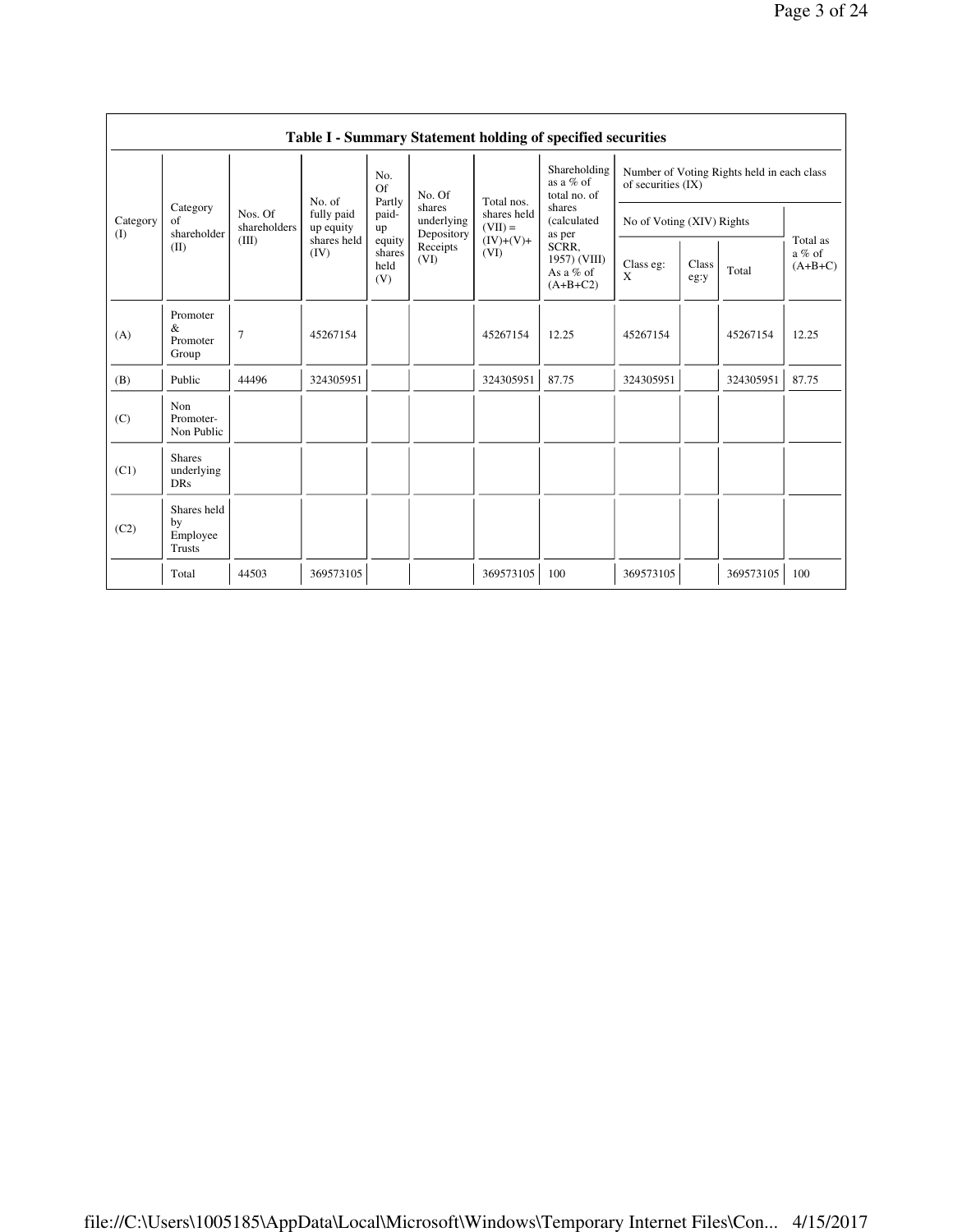|                 |                                                |                                                               |                                                  |                                                                               | Table I - Summary Statement holding of specified securities                                                      |                                     |                                                         |                                                                  |                                                         |                                                            |
|-----------------|------------------------------------------------|---------------------------------------------------------------|--------------------------------------------------|-------------------------------------------------------------------------------|------------------------------------------------------------------------------------------------------------------|-------------------------------------|---------------------------------------------------------|------------------------------------------------------------------|---------------------------------------------------------|------------------------------------------------------------|
|                 | Category                                       | No. Of<br><b>Shares</b>                                       | No. of<br><b>Shares</b>                          | No. Of<br><b>Shares</b><br>Underlying                                         | Shareholding,<br>as a $%$<br>assuming full<br>conversion of<br>convertible                                       | Number of Locked<br>in shares (XII) |                                                         | Number of Shares<br>pledged or<br>otherwise<br>encumbered (XIII) |                                                         | Number of                                                  |
| Category<br>(I) | of<br>shareholder<br>(II)                      | Underlying<br>Outstanding<br>convertible<br>securities<br>(X) | Underlying<br>Outstanding<br>Warrants<br>$(X_i)$ | Outstanding<br>convertible<br>securities<br>and No. Of<br>Warrants<br>(Xi)(a) | securities (as<br>a percentage<br>of diluted<br>share capital)<br>$(XI)=(VII)+$<br>$(X)$ As a % of<br>$(A+B+C2)$ | No. (a)                             | As a<br>$%$ of<br>total<br><b>Shares</b><br>held<br>(b) | No. $(a)$                                                        | As a<br>$%$ of<br>total<br><b>Shares</b><br>held<br>(b) | equity shares<br>held in<br>dematerialized<br>form $(XIV)$ |
| (A)             | Promoter<br>$\&$<br>Promoter<br>Group          |                                                               |                                                  |                                                                               | 12.25                                                                                                            | $\mathbf{0}$                        | $\mathbf{0}$                                            | 42163699                                                         | 93.14                                                   | 45267154                                                   |
| (B)             | Public                                         |                                                               |                                                  |                                                                               | 87.75                                                                                                            | 10486754                            | 3.23                                                    |                                                                  |                                                         | 314940622                                                  |
| (C)             | Non<br>Promoter-<br>Non Public                 |                                                               |                                                  |                                                                               |                                                                                                                  |                                     |                                                         |                                                                  |                                                         |                                                            |
| (C1)            | <b>Shares</b><br>underlying<br><b>DRs</b>      |                                                               |                                                  |                                                                               |                                                                                                                  |                                     |                                                         |                                                                  |                                                         |                                                            |
| (C2)            | Shares held<br>by<br>Employee<br><b>Trusts</b> |                                                               |                                                  |                                                                               |                                                                                                                  |                                     |                                                         |                                                                  |                                                         |                                                            |
|                 | Total                                          |                                                               |                                                  |                                                                               | 100                                                                                                              | 10486754                            | 2.84                                                    | 42163699                                                         | 11.41                                                   | 360207776                                                  |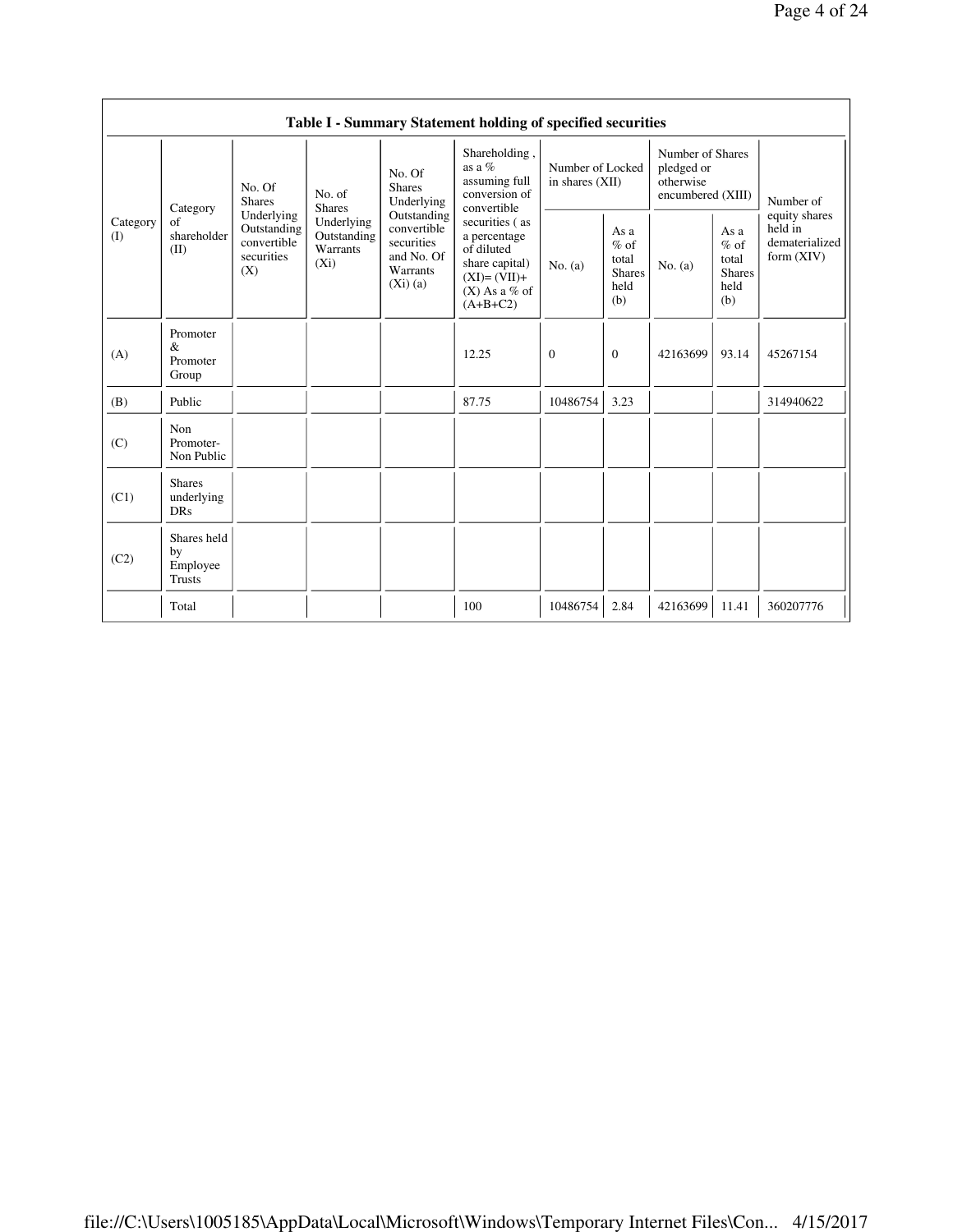|                                                                                                | Table II - Statement showing shareholding pattern of the Promoter and Promoter Group                    |                         |                                   |                                 |                                    |                                        |                                                  |                           |               |                                      |                                 |
|------------------------------------------------------------------------------------------------|---------------------------------------------------------------------------------------------------------|-------------------------|-----------------------------------|---------------------------------|------------------------------------|----------------------------------------|--------------------------------------------------|---------------------------|---------------|--------------------------------------|---------------------------------|
|                                                                                                |                                                                                                         |                         |                                   | No.<br>Of                       | No. Of                             |                                        | Shareholding<br>as a % of<br>total no. of        | class of securities (IX)  |               | Number of Voting Rights held in each |                                 |
| Sr.                                                                                            | Category &<br>Name of the                                                                               | Nos. Of<br>shareholders | No. of fully<br>paid up<br>equity | Partly<br>paid-<br>up           | shares<br>underlying<br>Depository | Total nos.<br>shares held<br>$(VII) =$ | shares<br>(calculated<br>as per                  | No of Voting (XIV) Rights |               |                                      | Total<br>as a %                 |
|                                                                                                | Shareholders (I)                                                                                        | (III)                   | shares held<br>(IV)               | equity<br>shares<br>held<br>(V) | Receipts<br>(VI)                   | $(IV)+(V)+$<br>(VI)                    | SCRR,<br>1957) (VIII)<br>As a % of<br>$(A+B+C2)$ | Class eg: X               | Class<br>eg:y | Total                                | of<br>Total<br>Voting<br>rights |
| A                                                                                              | Table II - Statement showing shareholding pattern of the Promoter and Promoter Group                    |                         |                                   |                                 |                                    |                                        |                                                  |                           |               |                                      |                                 |
| (1)                                                                                            | Indian                                                                                                  |                         |                                   |                                 |                                    |                                        |                                                  |                           |               |                                      |                                 |
| (a)                                                                                            | Individuals/Hindu<br>undivided Family                                                                   | $\boldsymbol{2}$        | 8189479                           |                                 |                                    | 8189479                                | 2.22                                             | 8189479                   |               | 8189479                              | 2.22                            |
| (d)                                                                                            | Any Other<br>(specify)                                                                                  | $\overline{4}$          | 33991240                          |                                 |                                    | 33991240                               | 9.2                                              | 33991240                  |               | 33991240                             | 9.2                             |
| Sub-Total<br>(A)(1)                                                                            |                                                                                                         | 6                       | 42180719                          |                                 |                                    | 42180719                               | 11.41                                            | 42180719                  |               | 42180719                             | 11.41                           |
| (2)                                                                                            | Foreign                                                                                                 |                         |                                   |                                 |                                    |                                        |                                                  |                           |               |                                      |                                 |
| (e)                                                                                            | Any Other<br>(specify)                                                                                  | 1                       | 3086435                           |                                 |                                    | 3086435                                | 0.84                                             | 3086435                   |               | 3086435                              | 0.84                            |
| Sub-Total<br>(A)(2)                                                                            |                                                                                                         | 1                       | 3086435                           |                                 |                                    | 3086435                                | 0.84                                             | 3086435                   |               | 3086435                              | 0.84                            |
| Total<br>Shareholding<br>of Promoter<br>and<br>Promoter<br>Group $(A)=$<br>$(A)(1)+(A)$<br>(2) |                                                                                                         | $\tau$                  | 45267154                          |                                 |                                    | 45267154                               | 12.25                                            | 45267154                  |               | 45267154                             | 12.25                           |
| B                                                                                              | Table III - Statement showing shareholding pattern of the Public shareholder                            |                         |                                   |                                 |                                    |                                        |                                                  |                           |               |                                      |                                 |
| (1)                                                                                            | Institutions                                                                                            |                         |                                   |                                 |                                    |                                        |                                                  |                           |               |                                      |                                 |
| (a)                                                                                            | <b>Mutual Funds</b>                                                                                     | $\overline{4}$          | 6743038                           |                                 |                                    | 6743038                                | 1.82                                             | 6743038                   |               | 6743038                              | 1.82                            |
| (e)                                                                                            | Foreign Portfolio<br>Investors                                                                          | $\overline{2}$          | 1002469                           |                                 |                                    | 1002469                                | 0.27                                             | 1002469                   |               | 1002469                              | 0.27                            |
| (f)                                                                                            | Financial<br>Institutions/<br><b>Banks</b>                                                              | 41                      | 236049967                         |                                 |                                    | 236049967                              | 63.87                                            | 236049967                 |               | 236049967                            | 63.87                           |
| (i)                                                                                            | Any Other<br>(specify)                                                                                  | 1                       | 100                               |                                 |                                    | 100                                    | $\boldsymbol{0}$                                 | 100                       |               | 100                                  | $\boldsymbol{0}$                |
| Sub-Total<br>(B)(1)                                                                            |                                                                                                         | 48                      | 243795574                         |                                 |                                    | 243795574                              | 65.97                                            | 243795574                 |               | 243795574                            | 65.97                           |
| (3)                                                                                            | Non-institutions                                                                                        |                         |                                   |                                 |                                    |                                        |                                                  |                           |               |                                      |                                 |
| (a(i))                                                                                         | Individuals -<br>i.Individual<br>shareholders<br>holding nominal<br>share capital up<br>to Rs. 2 lakhs. | 42077                   | 44172534                          |                                 |                                    | 44172534                               | 11.95                                            | 44172534                  |               | 44172534                             | 11.95                           |
| (a(ii))                                                                                        | Individuals - ii.<br>Individual<br>shareholders<br>holding nominal<br>share capital in                  | 32                      | 7042323                           |                                 |                                    | 7042323                                | 1.91                                             | 7042323                   |               | 7042323                              | 1.91                            |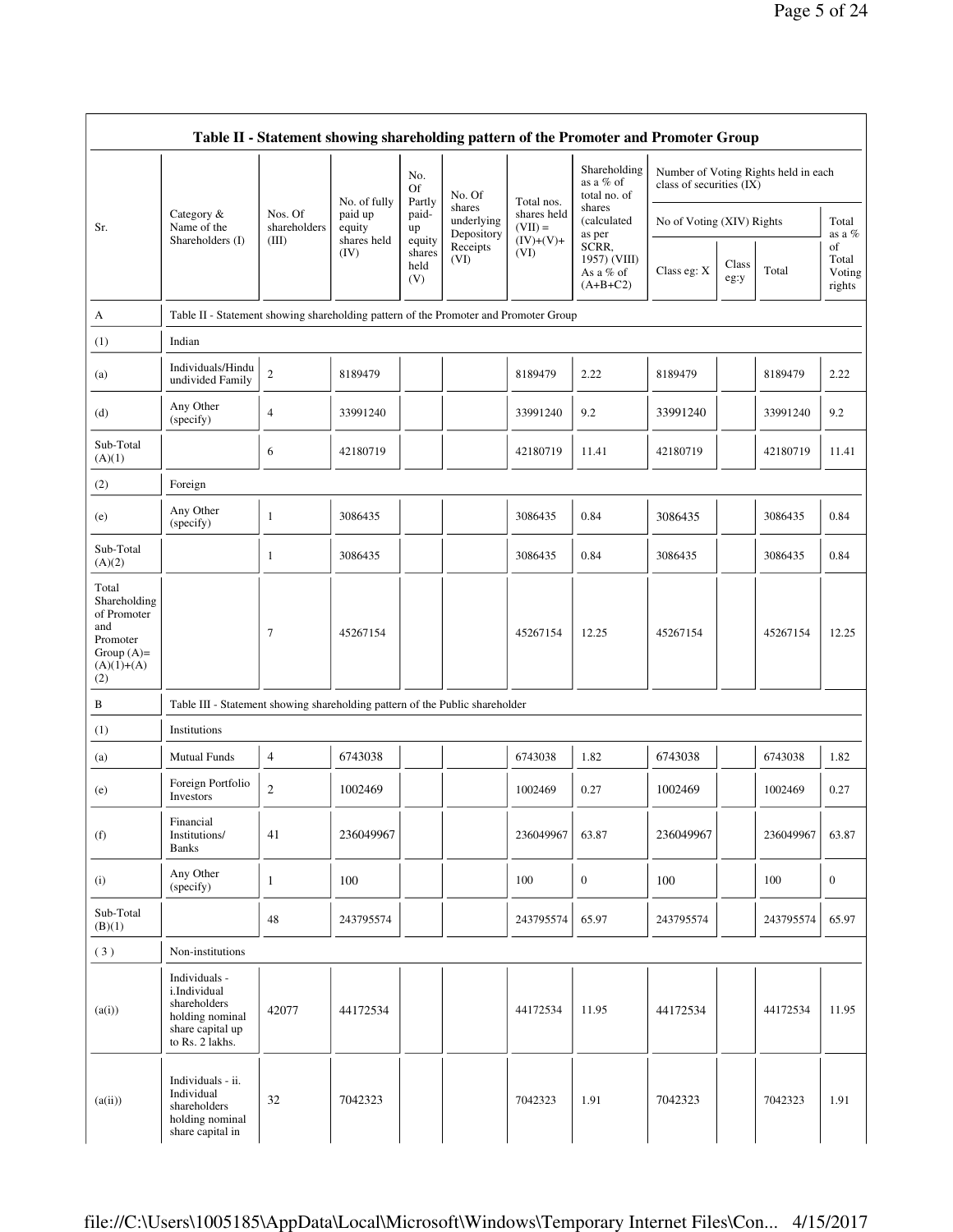|                                                                             | excess of Rs. 2<br>lakhs.                                                                     |       |           |  |           |       |           |           |       |
|-----------------------------------------------------------------------------|-----------------------------------------------------------------------------------------------|-------|-----------|--|-----------|-------|-----------|-----------|-------|
| (e)                                                                         | Any Other<br>(specify)                                                                        | 2339  | 29295520  |  | 29295520  | 7.93  | 29295520  | 29295520  | 7.93  |
| Sub-Total<br>(B)(3)                                                         |                                                                                               | 44448 | 80510377  |  | 80510377  | 21.78 | 80510377  | 80510377  | 21.78 |
| <b>Total Public</b><br>Shareholding<br>$(B)=(B)(1)+$<br>$(B)(2)+(B)$<br>(3) |                                                                                               | 44496 | 324305951 |  | 324305951 | 87.75 | 324305951 | 324305951 | 87.75 |
| $\mathsf{C}$                                                                | Table IV - Statement showing shareholding pattern of the Non Promoter- Non Public shareholder |       |           |  |           |       |           |           |       |
| Total<br>$(A+B+C2)$                                                         |                                                                                               | 44503 | 369573105 |  | 369573105 | 100   | 369573105 | 369573105 | 100   |
| Total<br>$(A+B+C)$                                                          |                                                                                               | 44503 | 369573105 |  | 369573105 | 100   | 369573105 | 369573105 | 100   |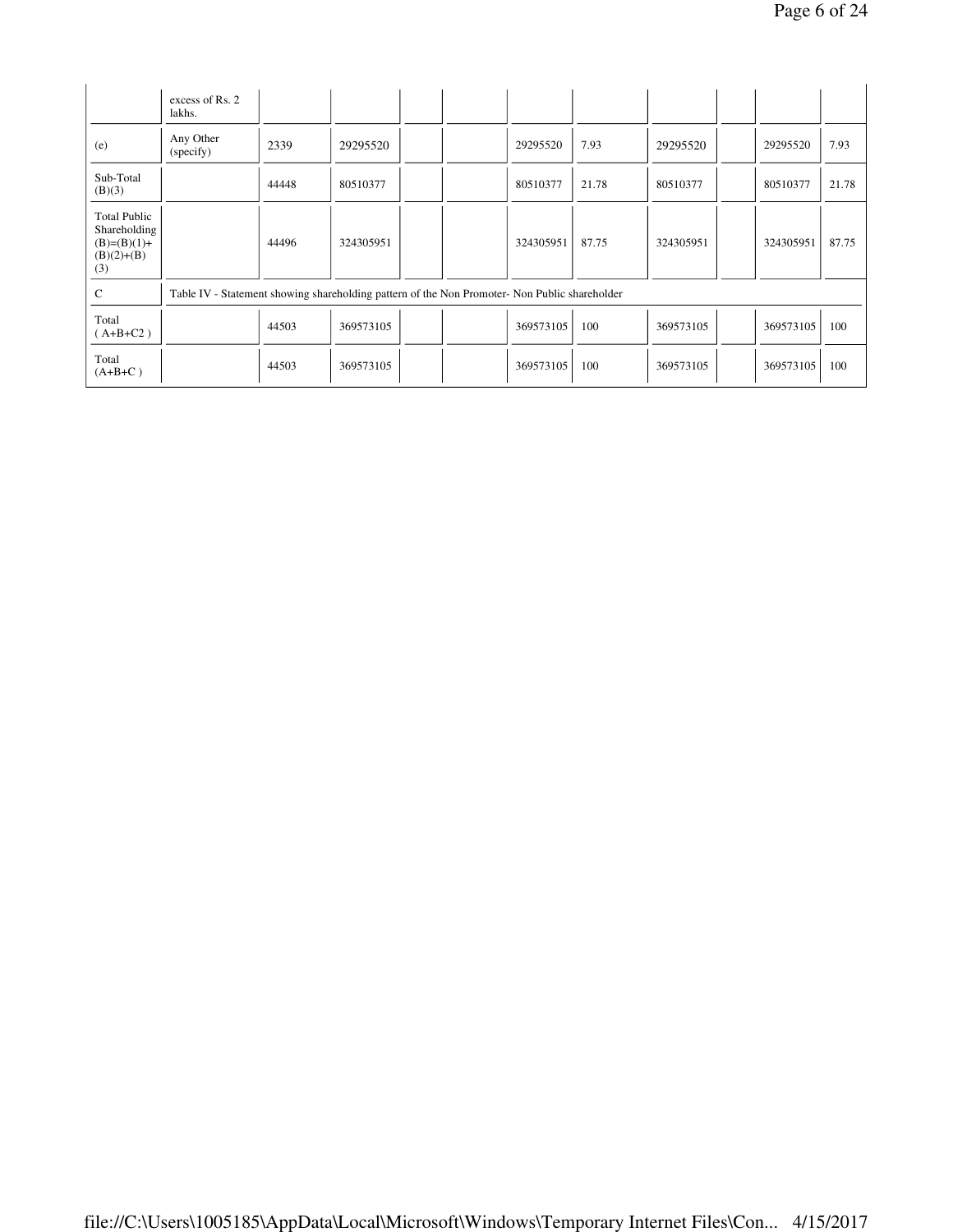|                                                                                                | No. Of<br>No. of<br><b>Shares</b><br><b>Shares</b><br>Underlying<br>Outstanding<br>convertible<br>Warrants<br>securities<br>$(X_i)$<br>(X) |                           | No. Of<br><b>Shares</b><br>Underlying<br>Outstanding              | Shareholding,<br>as a $%$<br>assuming full<br>conversion of<br>convertible                                       | Number of Locked<br>in shares (XII) |                                                         | Number of Shares<br>pledged or<br>otherwise<br>encumbered (XIII) |                                                         | Number of<br>equity shares              |
|------------------------------------------------------------------------------------------------|--------------------------------------------------------------------------------------------------------------------------------------------|---------------------------|-------------------------------------------------------------------|------------------------------------------------------------------------------------------------------------------|-------------------------------------|---------------------------------------------------------|------------------------------------------------------------------|---------------------------------------------------------|-----------------------------------------|
| Sr.                                                                                            |                                                                                                                                            | Underlying<br>Outstanding | convertible<br>securities<br>and No. Of<br>Warrants<br>$(Xi)$ (a) | securities (as<br>a percentage<br>of diluted<br>share capital)<br>$(XI)=(VII)+$<br>$(X)$ As a % of<br>$(A+B+C2)$ | No. $(a)$                           | As a<br>$%$ of<br>total<br><b>Shares</b><br>held<br>(b) | No. $(a)$                                                        | As a<br>$%$ of<br>total<br><b>Shares</b><br>held<br>(b) | held in<br>dematerialized<br>form (XIV) |
| A                                                                                              |                                                                                                                                            |                           |                                                                   | Table II - Statement showing shareholding pattern of the Promoter and Promoter Group                             |                                     |                                                         |                                                                  |                                                         |                                         |
| (1)                                                                                            | Indian                                                                                                                                     |                           |                                                                   |                                                                                                                  |                                     |                                                         |                                                                  |                                                         |                                         |
| (a)                                                                                            |                                                                                                                                            |                           |                                                                   | 2.22                                                                                                             | $\boldsymbol{0}$                    | $\mathbf{0}$                                            | 8172459                                                          | 99.79                                                   | 8189479                                 |
| (d)                                                                                            |                                                                                                                                            |                           |                                                                   | 9.2                                                                                                              | $\boldsymbol{0}$                    | $\boldsymbol{0}$                                        | 33991240                                                         | 100                                                     | 33991240                                |
| Sub-Total<br>(A)(1)                                                                            |                                                                                                                                            |                           |                                                                   | 11.41                                                                                                            | $\boldsymbol{0}$                    | $\boldsymbol{0}$                                        | 42163699                                                         | 99.96                                                   | 42180719                                |
| (2)                                                                                            | Foreign                                                                                                                                    |                           |                                                                   |                                                                                                                  |                                     |                                                         |                                                                  |                                                         |                                         |
| (e)                                                                                            |                                                                                                                                            |                           |                                                                   | 0.84                                                                                                             | $\boldsymbol{0}$                    | $\boldsymbol{0}$                                        | $\boldsymbol{0}$                                                 | $\boldsymbol{0}$                                        | 3086435                                 |
| Sub-Total<br>(A)(2)                                                                            |                                                                                                                                            |                           |                                                                   | 0.84                                                                                                             | $\boldsymbol{0}$                    | $\boldsymbol{0}$                                        | $\mathbf{0}$                                                     | $\boldsymbol{0}$                                        | 3086435                                 |
| Total<br>Shareholding<br>of Promoter<br>and<br>Promoter<br>Group $(A)=$<br>$(A)(1)+(A)$<br>(2) |                                                                                                                                            |                           |                                                                   | 12.25                                                                                                            | $\mathbf{0}$                        | $\boldsymbol{0}$                                        | 42163699                                                         | 93.14                                                   | 45267154                                |
| B                                                                                              |                                                                                                                                            |                           |                                                                   | Table III - Statement showing shareholding pattern of the Public shareholder                                     |                                     |                                                         |                                                                  |                                                         |                                         |
| (1)                                                                                            | Institutions                                                                                                                               |                           |                                                                   |                                                                                                                  |                                     |                                                         |                                                                  |                                                         |                                         |
| (a)                                                                                            |                                                                                                                                            |                           |                                                                   | 1.82                                                                                                             | $\boldsymbol{0}$                    | $\boldsymbol{0}$                                        |                                                                  |                                                         | 6743038                                 |
| (e)                                                                                            |                                                                                                                                            |                           |                                                                   | 0.27                                                                                                             | $\boldsymbol{0}$                    | $\boldsymbol{0}$                                        |                                                                  |                                                         | 1002469                                 |
| (f)                                                                                            |                                                                                                                                            |                           |                                                                   | 63.87                                                                                                            | 10486754                            | - 1<br>4.44                                             |                                                                  |                                                         | 236044197                               |
| (i)                                                                                            |                                                                                                                                            |                           |                                                                   | $\mathbf{0}$                                                                                                     | $\overline{0}$                      | $\overline{0}$                                          |                                                                  |                                                         | $\overline{0}$                          |
| Sub-Total<br>(B)(1)                                                                            |                                                                                                                                            |                           |                                                                   | 65.97                                                                                                            | 10486754                            | 4.3                                                     |                                                                  |                                                         | 243789704                               |
| (3)                                                                                            | Non-institutions                                                                                                                           |                           |                                                                   |                                                                                                                  |                                     |                                                         |                                                                  |                                                         |                                         |
| (a(i))                                                                                         |                                                                                                                                            |                           |                                                                   | 11.95                                                                                                            | $\mathbf{0}$                        | $\mathbf{0}$                                            |                                                                  |                                                         | 43174315                                |
| (a(ii))                                                                                        |                                                                                                                                            |                           |                                                                   | 1.91                                                                                                             | $\boldsymbol{0}$                    | $\mathbf{0}$                                            |                                                                  |                                                         | 6316523                                 |
| (e)                                                                                            |                                                                                                                                            |                           |                                                                   | 7.93                                                                                                             | $\boldsymbol{0}$                    | $\boldsymbol{0}$                                        |                                                                  |                                                         | 21660080                                |
| Sub-Total<br>(B)(3)                                                                            |                                                                                                                                            |                           |                                                                   | 21.78                                                                                                            | $\boldsymbol{0}$                    | $\boldsymbol{0}$                                        |                                                                  |                                                         | 71150918                                |
| <b>Total Public</b><br>Shareholding<br>$(B)=(B)(1)+$<br>$(B)(2)+(B)$<br>(3)                    |                                                                                                                                            |                           |                                                                   | 87.75                                                                                                            | 10486754                            | 3.23                                                    |                                                                  |                                                         | 314940622                               |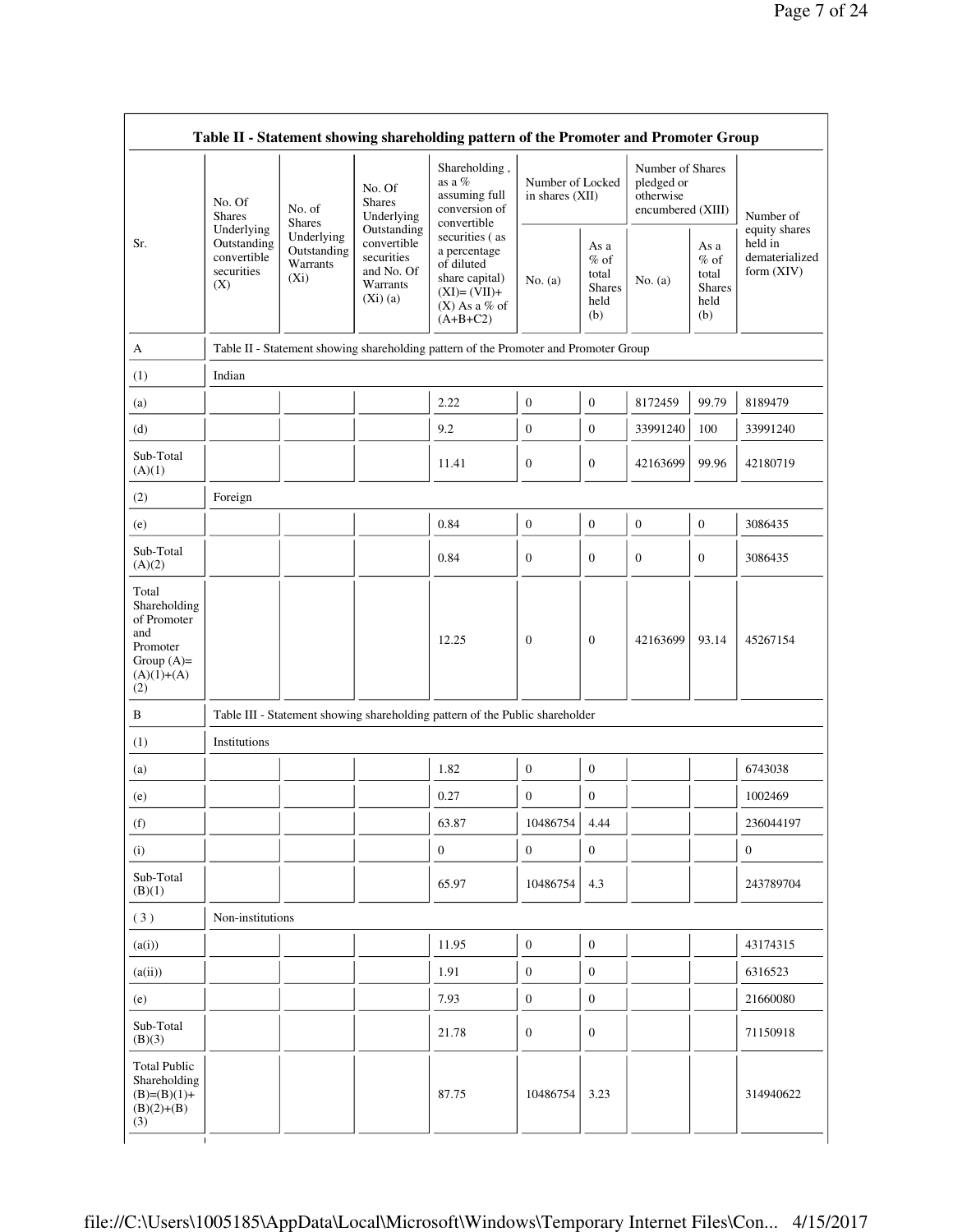|                                               | 360207776                      |
|-----------------------------------------------|--------------------------------|
| Total<br>100<br>10486754<br>2.84<br>$(A+B+C)$ | 42163699<br>360207776<br>11.41 |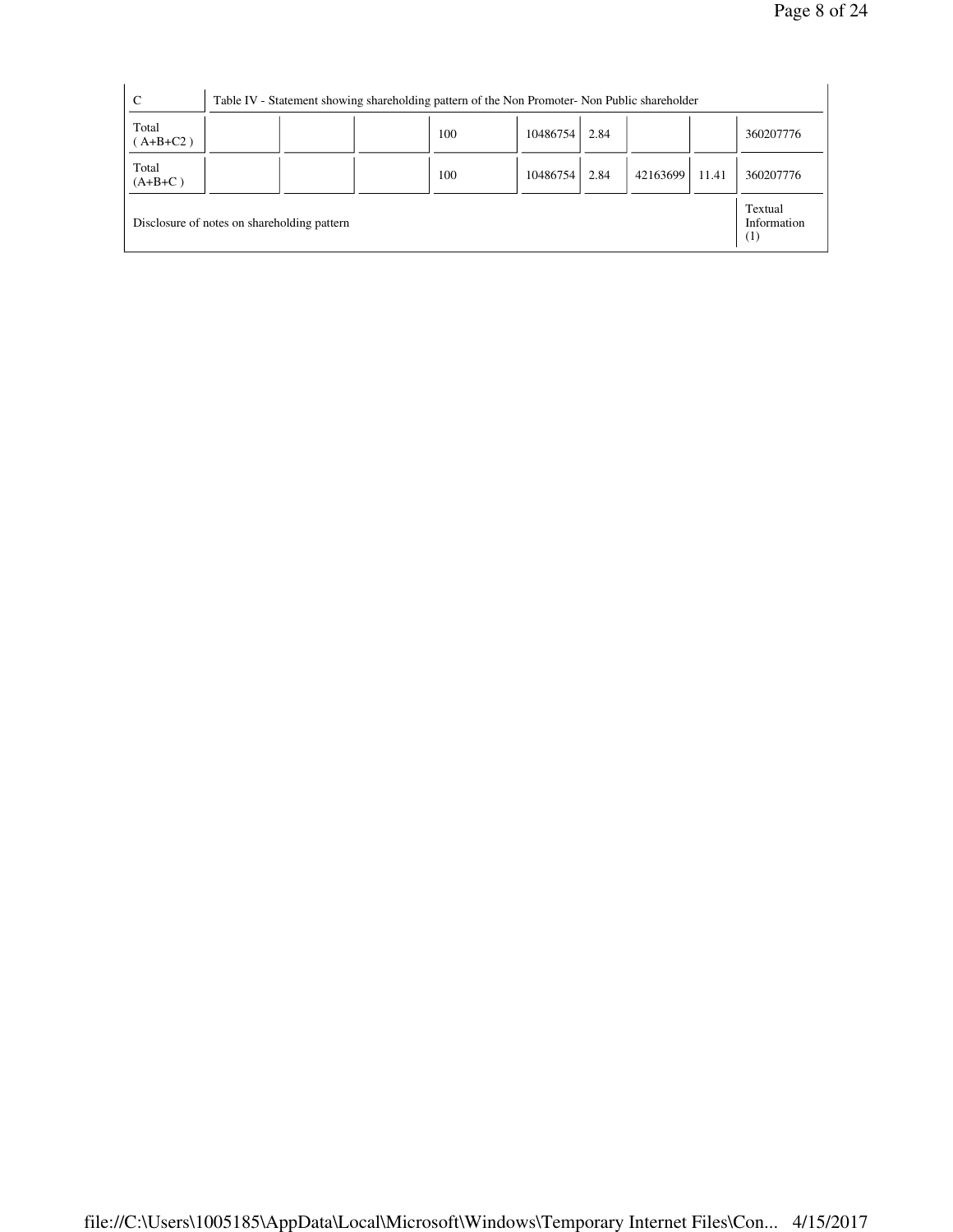|                       | <b>Text Block</b>                                                       |
|-----------------------|-------------------------------------------------------------------------|
| Textual Information() | The total shareholding includes 725,800 equity shares held in abeyance. |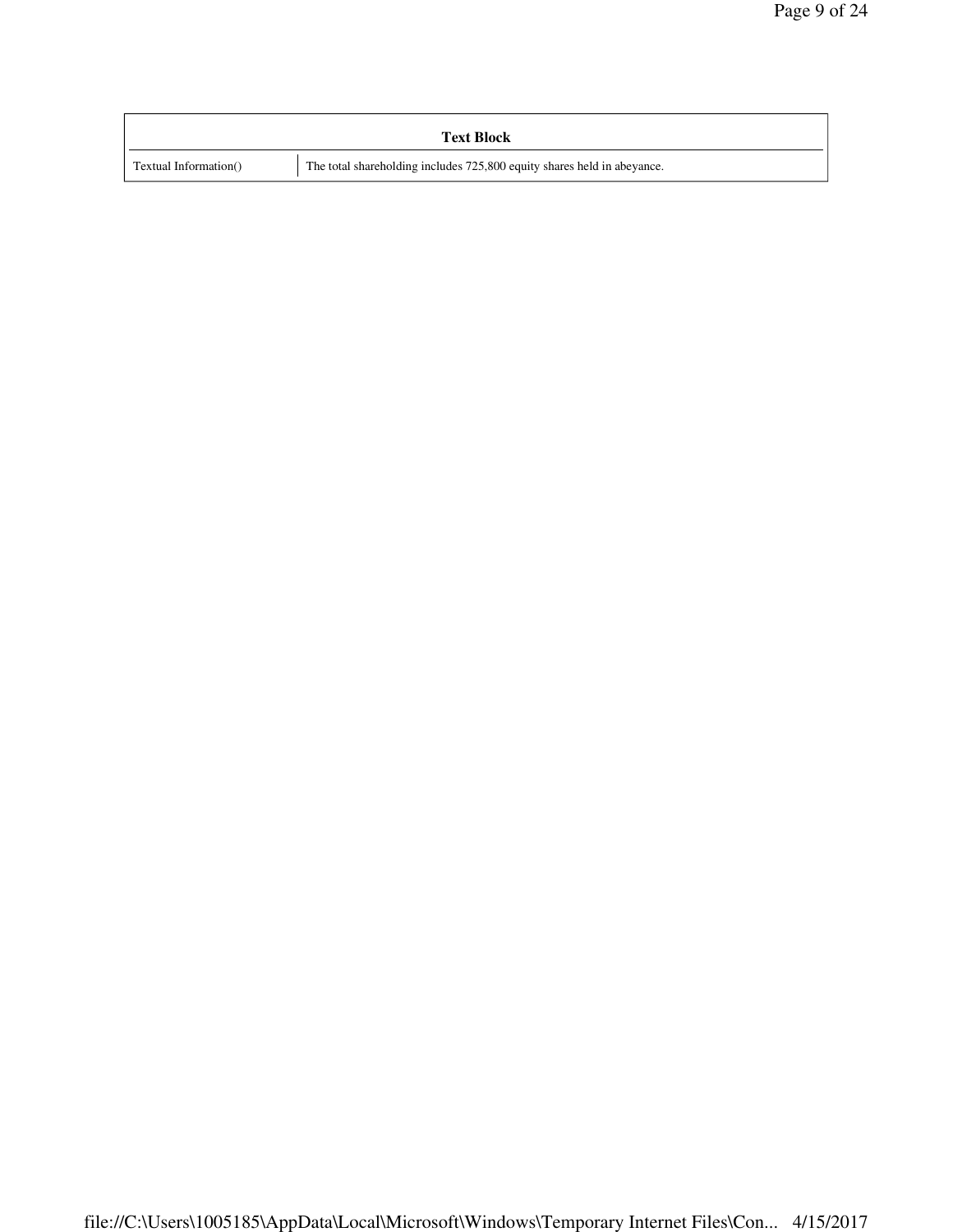|                                                                                                                                                                                             |               | Individuals/Hindu undivided Family |                       |  |  |  |  |
|---------------------------------------------------------------------------------------------------------------------------------------------------------------------------------------------|---------------|------------------------------------|-----------------------|--|--|--|--|
| Searial No.                                                                                                                                                                                 | $\mathbf{1}$  | $\overline{c}$                     |                       |  |  |  |  |
| Name of the<br>Shareholders (I)                                                                                                                                                             | Abhijit Rajan | Jagdish Rajan                      | Click here to go back |  |  |  |  |
| PAN(II)                                                                                                                                                                                     | AAEPR0342J    | AACPR1248M                         | Total                 |  |  |  |  |
| No. of fully paid<br>up equity shares<br>held $(IV)$                                                                                                                                        | 8172459       | 17020                              | 8189479               |  |  |  |  |
| No. Of Partly paid-<br>up equity shares<br>held(V)                                                                                                                                          |               |                                    |                       |  |  |  |  |
| No. Of shares<br>underlying<br>Depository<br>Receipts (VI)                                                                                                                                  |               |                                    |                       |  |  |  |  |
| Total nos. shares<br>held $(VII) = (IV) +$<br>$(V)+(VI)$                                                                                                                                    | 8172459       | 17020                              | 8189479               |  |  |  |  |
| Shareholding as a<br>% of total no. of<br>shares (calculated<br>as per SCRR,<br>1957) (VIII) As a<br>$%$ of $(A+B+C2)$                                                                      | 2.21          | $\mathbf{0}$                       | 2.22                  |  |  |  |  |
| Number of Voting Rights held in each class of securities (IX)                                                                                                                               |               |                                    |                       |  |  |  |  |
| Class eg:X                                                                                                                                                                                  | 8172459       | 17020                              | 8189479               |  |  |  |  |
| Class eg:y                                                                                                                                                                                  |               |                                    |                       |  |  |  |  |
| Total                                                                                                                                                                                       | 8172459       | 17020                              | 8189479               |  |  |  |  |
| Total as a % of<br>Total Voting rights                                                                                                                                                      | 2.21          | $\mathbf{0}$                       | 2.22                  |  |  |  |  |
| No. Of Shares<br>Underlying<br>Outstanding<br>convertible<br>securities $(X)$                                                                                                               |               |                                    |                       |  |  |  |  |
| No. of Shares<br>Underlying<br>Outstanding<br>Warrants (Xi)                                                                                                                                 |               |                                    |                       |  |  |  |  |
| No. Of Shares<br>Underlying<br>Outstanding<br>convertible<br>securities and No.<br>Of Warrants (Xi)<br>(a)                                                                                  |               |                                    |                       |  |  |  |  |
| Shareholding, as a<br>$%$ assuming full<br>conversion of<br>convertible<br>securities (as a<br>percentage of<br>diluted share<br>capital) (XI)= (VII)<br>$+(Xi)(a)$ As a % of<br>$(A+B+C2)$ | 2.21          | $\mathbf{0}$                       | 2.22                  |  |  |  |  |
| Number of Locked in shares (XII)                                                                                                                                                            |               |                                    |                       |  |  |  |  |
|                                                                                                                                                                                             |               |                                    |                       |  |  |  |  |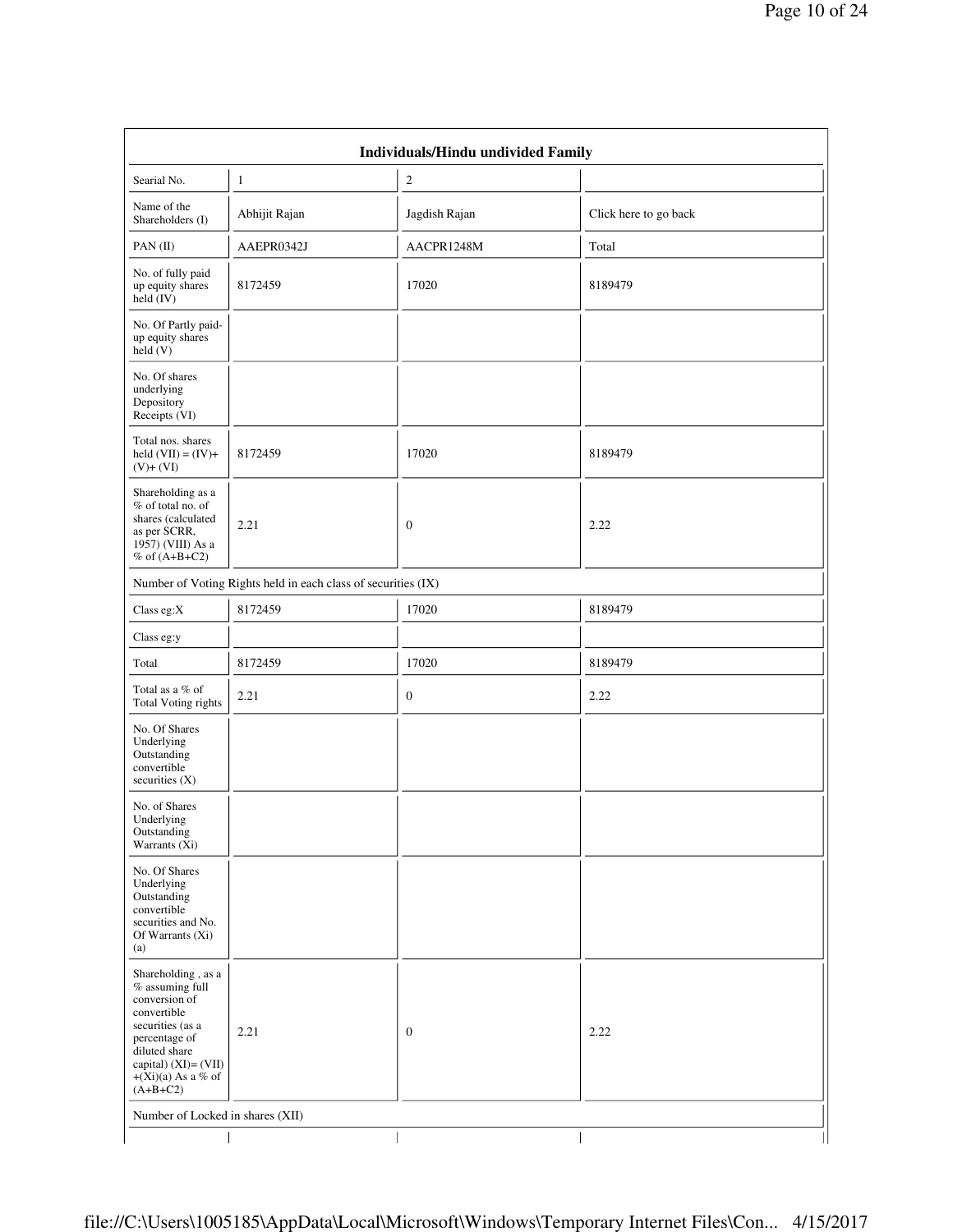| No. $(a)$                                                            | $\theta$                                                | $\theta$     | $\mathbf{0}$ |
|----------------------------------------------------------------------|---------------------------------------------------------|--------------|--------------|
| As a % of total<br>Shares held (b)                                   | $\theta$                                                | $\theta$     | $\theta$     |
|                                                                      | Number of Shares pledged or otherwise encumbered (XIII) |              |              |
| No. $(a)$                                                            | 8172459                                                 | $\mathbf{0}$ | 8172459      |
| As a % of total<br>Shares held (b)                                   | 100                                                     | $\mathbf{0}$ | 99.79        |
| Number of equity<br>shares held in<br>dematerialized<br>form $(XIV)$ | 8172459                                                 | 17020        | 8189479      |
| Reason for not providing PAN                                         |                                                         |              |              |
| Reason for not<br>providing PAN                                      |                                                         |              |              |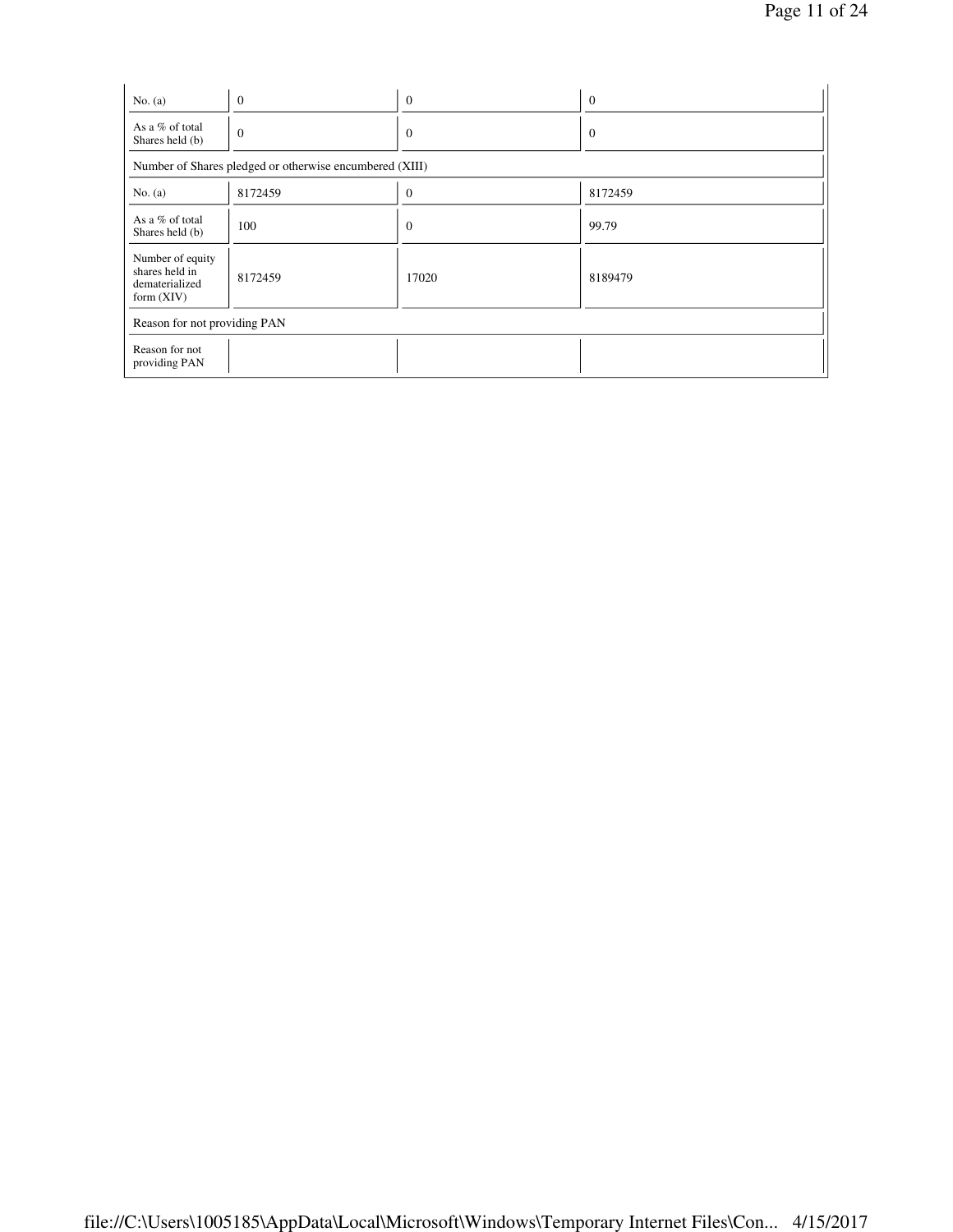|                                                                                                                             |                           | Any Other (specify)                                           |                                      |                                             |                          |
|-----------------------------------------------------------------------------------------------------------------------------|---------------------------|---------------------------------------------------------------|--------------------------------------|---------------------------------------------|--------------------------|
| Searial No.                                                                                                                 | $\mathbf{1}$              | 2                                                             | 3                                    | $\overline{4}$                              |                          |
| Category                                                                                                                    | <b>Bodies Corporate</b>   | <b>Bodies Corporate</b>                                       | <b>Bodies Corporate</b>              | <b>Bodies Corporate</b>                     | Click here to<br>go back |
| Name of the<br>Shareholders (I)                                                                                             | Pacific Energy<br>Pvt Ltd | Devyani Estate And<br>Properties Pvt Ltd                      | Nikhita Estate<br>Developers Pvt Ltd | Ellora Organic<br><b>Industries Pvt Ltd</b> |                          |
| PAN(II)                                                                                                                     | AACCP0544P                | AAACD3825H                                                    | AABCN6484D                           | AABCE0815F                                  | Total                    |
| No. of the<br>Shareholders (I)                                                                                              | 1                         | 1                                                             | $\mathbf{1}$                         | $\mathbf{1}$                                | $\overline{4}$           |
| No. of fully paid<br>up equity shares<br>held (IV)                                                                          | 18013015                  | 9692805                                                       | 3485420                              | 2800000                                     | 33991240                 |
| No. Of Partly paid-<br>up equity shares<br>held (V)                                                                         |                           |                                                               |                                      |                                             |                          |
| No. Of shares<br>underlying<br>Depository<br>Receipts (VI)                                                                  |                           |                                                               |                                      |                                             |                          |
| Total nos. shares<br>held $(VII) = (IV) +$<br>$(V)+(VI)$                                                                    | 18013015                  | 9692805                                                       | 3485420                              | 2800000                                     | 33991240                 |
| Shareholding as a<br>% of total no. of<br>shares (calculated<br>as per SCRR,<br>1957) (VIII) As a<br>% of $(A+B+C2)$        | 4.87                      | 2.62                                                          | 0.94                                 | 0.76                                        | 9.2                      |
|                                                                                                                             |                           | Number of Voting Rights held in each class of securities (IX) |                                      |                                             |                          |
| Class eg: X                                                                                                                 | 18013015                  | 9692805                                                       | 3485420                              | 2800000                                     | 33991240                 |
| Class eg:y                                                                                                                  |                           |                                                               |                                      |                                             |                          |
| Total                                                                                                                       | 18013015                  | 9692805                                                       | 3485420                              | 2800000                                     | 33991240                 |
| Total as a % of<br>Total Voting rights                                                                                      | 4.87                      | 2.62                                                          | 0.94                                 | 0.76                                        | 9.2                      |
| No. Of Shares<br>Underlying<br>Outstanding<br>convertible<br>securities $(X)$                                               |                           |                                                               |                                      |                                             |                          |
| No. of Shares<br>Underlying<br>Outstanding<br>Warrants (Xi)                                                                 |                           |                                                               |                                      |                                             |                          |
| No. Of Shares<br>Underlying<br>Outstanding<br>convertible<br>securities and No.<br>Of Warrants (Xi)<br>(a)                  |                           |                                                               |                                      |                                             |                          |
| Shareholding, as a<br>% assuming full<br>conversion of<br>convertible<br>securities (as a<br>percentage of<br>diluted share | 4.87                      | 2.62                                                          | 0.94                                 | 0.76                                        | 9.2                      |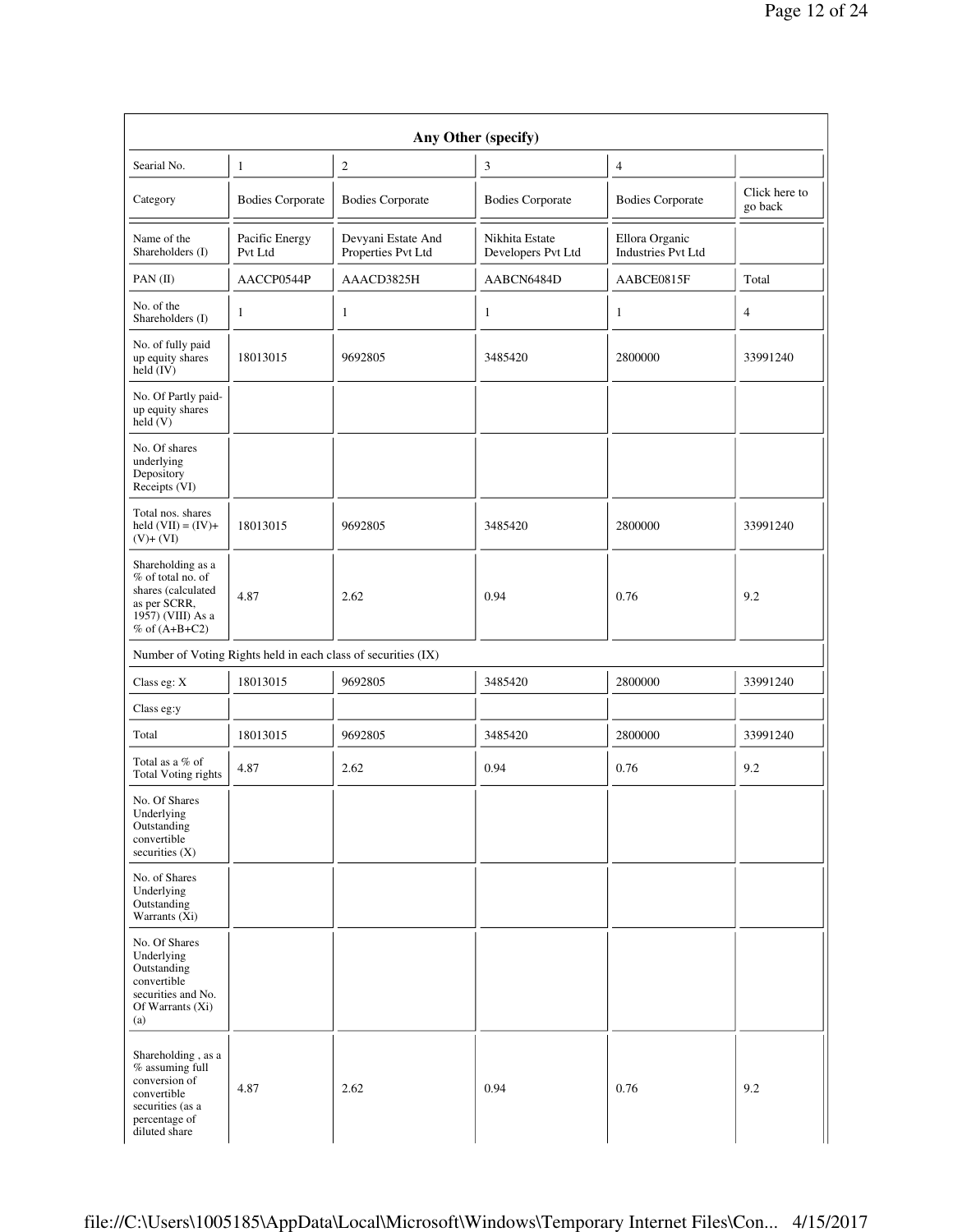| capital) $(XI) = (VII)$<br>$+(X)$ As a % of<br>$(A+B+C2)$            |                                                         |              |          |          |                |  |  |
|----------------------------------------------------------------------|---------------------------------------------------------|--------------|----------|----------|----------------|--|--|
| Number of Locked in shares (XII)                                     |                                                         |              |          |          |                |  |  |
| No. $(a)$                                                            | $\theta$                                                | $\mathbf{0}$ | $\theta$ | $\theta$ | $\mathbf{0}$   |  |  |
| As a % of total<br>Shares held (b)                                   | $\theta$                                                | $\theta$     | $\theta$ | $\theta$ | $\overline{0}$ |  |  |
|                                                                      | Number of Shares pledged or otherwise encumbered (XIII) |              |          |          |                |  |  |
| No. $(a)$                                                            | 18013015                                                | 9692805      | 3485420  | 2800000  | 33991240       |  |  |
| As a % of total<br>Shares held (b)                                   | 100                                                     | 100          | 100      | 100      | 100            |  |  |
| Number of equity<br>shares held in<br>dematerialized<br>form $(XIV)$ | 18013015                                                | 9692805      | 3485420  | 2800000  | 33991240       |  |  |
| Reason for not<br>providing PAN                                      |                                                         |              |          |          |                |  |  |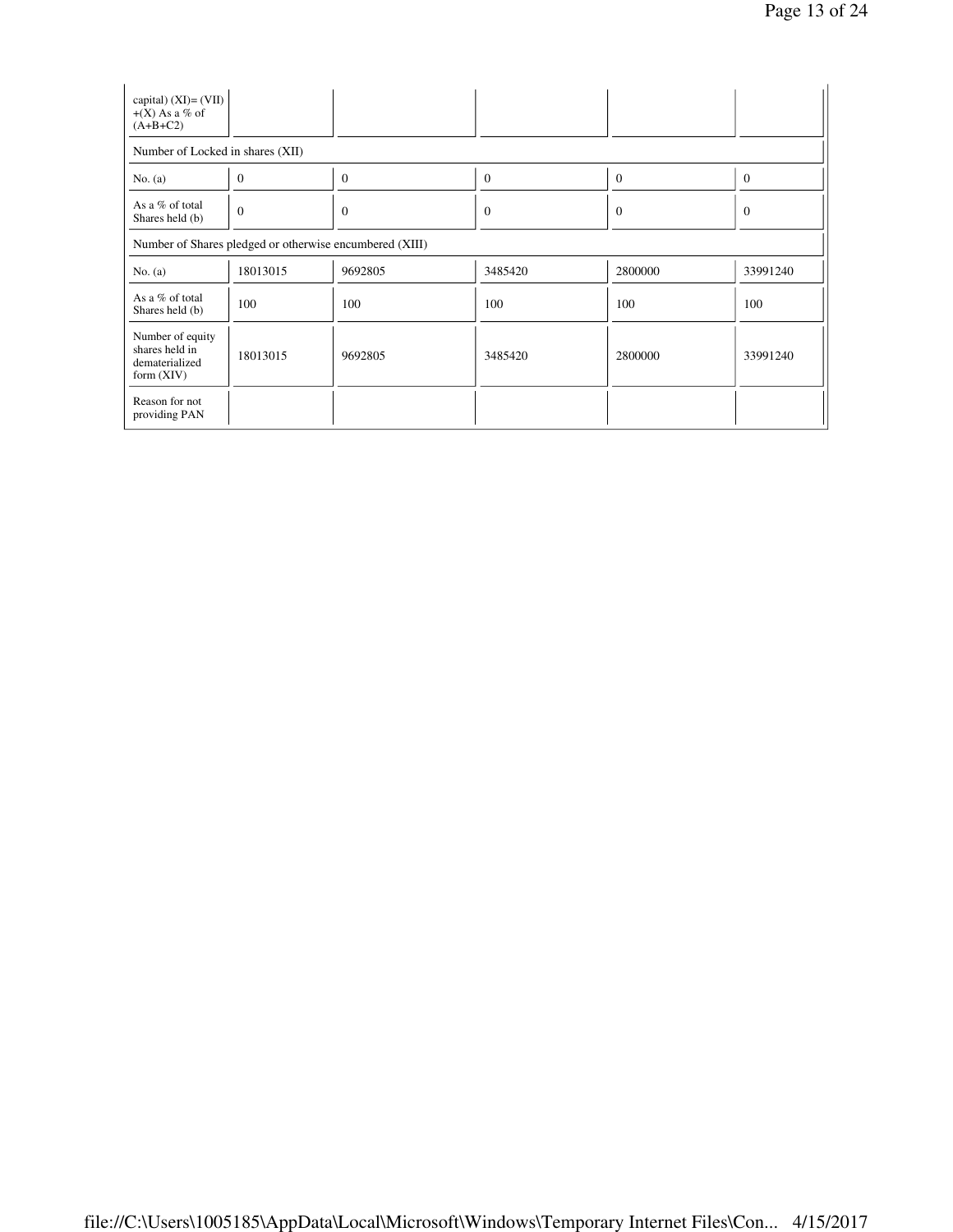| Any Other (specify)                                                                                                                                   |                                                               |                       |  |  |  |  |
|-------------------------------------------------------------------------------------------------------------------------------------------------------|---------------------------------------------------------------|-----------------------|--|--|--|--|
| Searial No.                                                                                                                                           | $\mathbf{1}$                                                  |                       |  |  |  |  |
| Category                                                                                                                                              | <b>Bodies Corporate</b>                                       |                       |  |  |  |  |
| Name of the<br>Shareholders (I)                                                                                                                       | Masayor Enterprises Limited                                   | Click here to go back |  |  |  |  |
| $PAN$ (II)                                                                                                                                            | AAECM7848R                                                    | Total                 |  |  |  |  |
| No. of the<br>Shareholders (I)                                                                                                                        | 1                                                             | 1                     |  |  |  |  |
| No. of fully paid<br>up equity shares<br>held (IV)                                                                                                    | 3086435                                                       | 3086435               |  |  |  |  |
| No. Of Partly paid-<br>up equity shares<br>held(V)                                                                                                    |                                                               |                       |  |  |  |  |
| No. Of shares<br>underlying<br>Depository<br>Receipts (VI)                                                                                            |                                                               |                       |  |  |  |  |
| Total nos. shares<br>held $(VII) = (IV) +$<br>$(V)+(VI)$                                                                                              | 3086435                                                       | 3086435               |  |  |  |  |
| Shareholding as a<br>% of total no. of<br>shares (calculated<br>as per SCRR,<br>1957) (VIII) As a<br>% of $(A+B+C2)$                                  | 0.84                                                          | 0.84                  |  |  |  |  |
|                                                                                                                                                       | Number of Voting Rights held in each class of securities (IX) |                       |  |  |  |  |
| Class eg: X                                                                                                                                           | 3086435                                                       | 3086435               |  |  |  |  |
| Class eg:y                                                                                                                                            |                                                               |                       |  |  |  |  |
| Total                                                                                                                                                 | 3086435                                                       | 3086435               |  |  |  |  |
| Total as a % of<br>Total Voting rights                                                                                                                | 0.84                                                          | 0.84                  |  |  |  |  |
| No. Of Shares<br>Underlying<br>Outstanding<br>convertible<br>securities $(X)$                                                                         |                                                               |                       |  |  |  |  |
| No. of Shares<br>Underlying<br>Outstanding<br>Warrants (Xi)                                                                                           |                                                               |                       |  |  |  |  |
| No. Of Shares<br>Underlying<br>Outstanding<br>convertible<br>securities and No.<br>Of Warrants (Xi)<br>(a)                                            |                                                               |                       |  |  |  |  |
| Shareholding, as a<br>$%$ assuming full<br>conversion of<br>convertible<br>securities (as a<br>percentage of<br>diluted share<br>capital) (XI)= (VII) | 0.84                                                          | 0.84                  |  |  |  |  |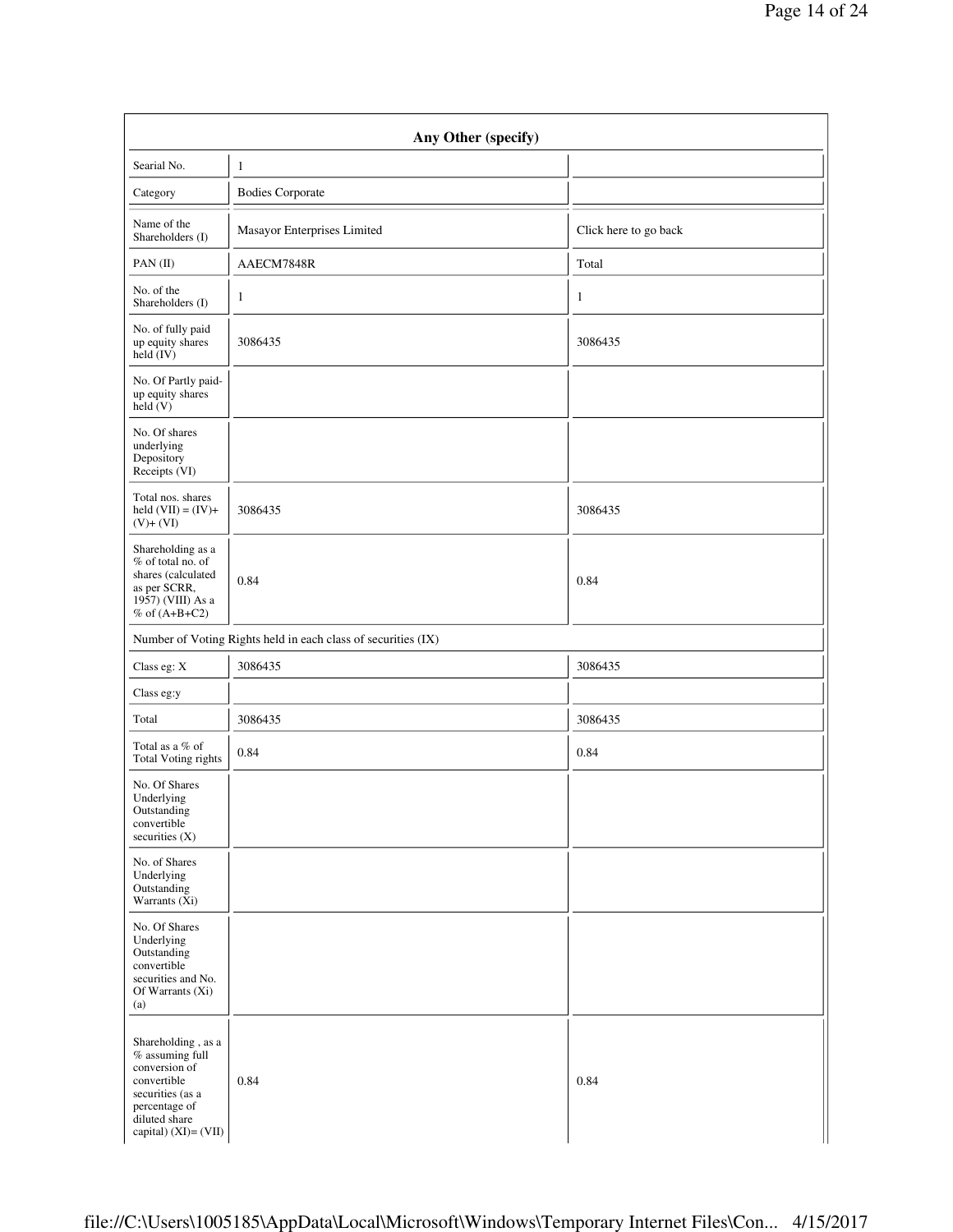| $+(X)$ As a % of<br>$(A+B+C2)$                                       |                                                         |              |  |  |  |  |  |
|----------------------------------------------------------------------|---------------------------------------------------------|--------------|--|--|--|--|--|
| Number of Locked in shares (XII)                                     |                                                         |              |  |  |  |  |  |
| No. $(a)$                                                            | $\boldsymbol{0}$                                        | $\mathbf{0}$ |  |  |  |  |  |
| As a % of total<br>Shares held (b)                                   | $\boldsymbol{0}$                                        | $\mathbf{0}$ |  |  |  |  |  |
|                                                                      | Number of Shares pledged or otherwise encumbered (XIII) |              |  |  |  |  |  |
| No. $(a)$                                                            | $\mathbf{0}$                                            | $\mathbf{0}$ |  |  |  |  |  |
| As a % of total<br>Shares held (b)                                   | $\boldsymbol{0}$                                        | $\mathbf{0}$ |  |  |  |  |  |
| Number of equity<br>shares held in<br>dematerialized<br>form $(XIV)$ | 3086435                                                 | 3086435      |  |  |  |  |  |
| Reason for not<br>providing PAN                                      |                                                         |              |  |  |  |  |  |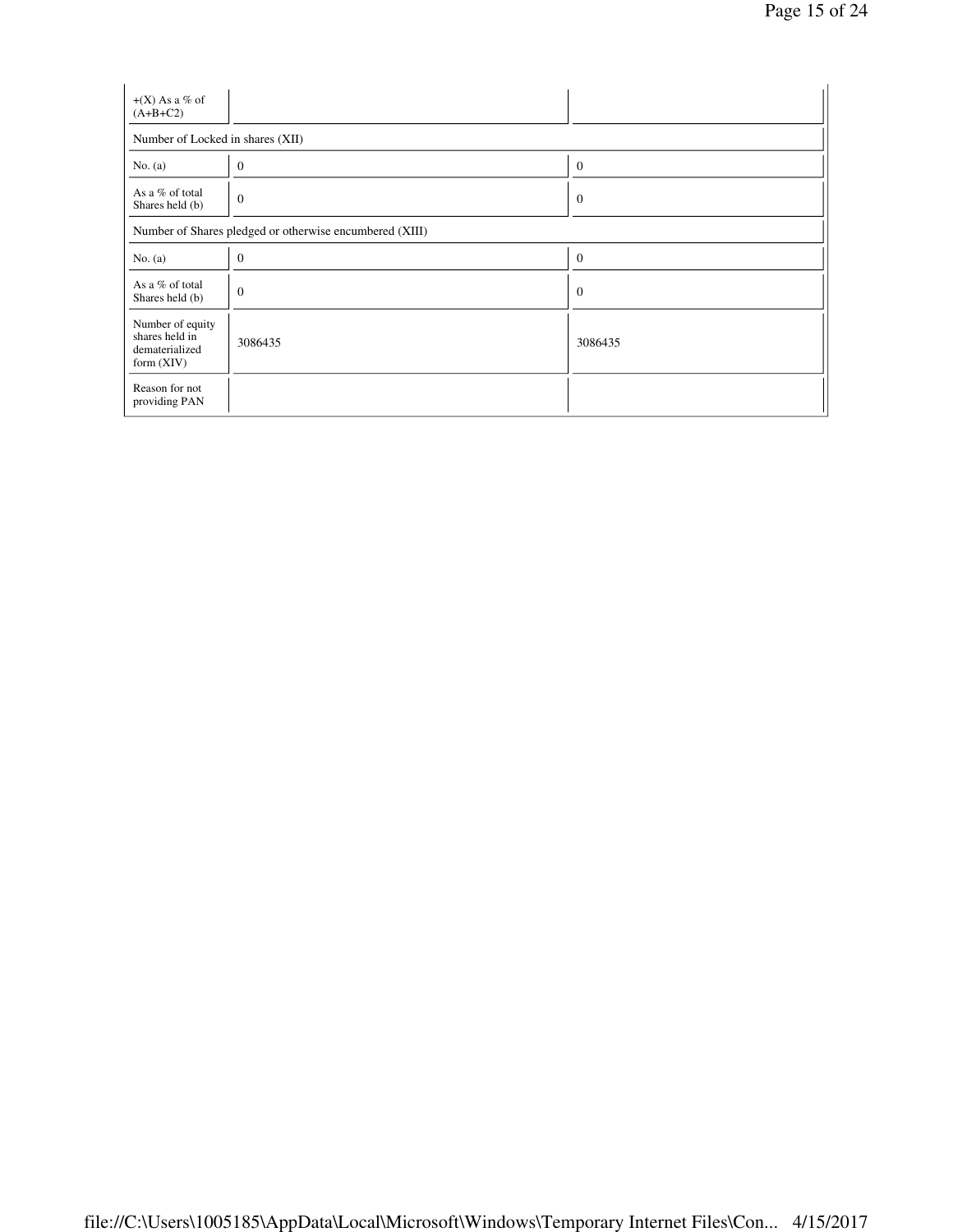| <b>Mutual Funds</b>                                                                                                                                                                        |                                                               |                       |  |  |  |  |
|--------------------------------------------------------------------------------------------------------------------------------------------------------------------------------------------|---------------------------------------------------------------|-----------------------|--|--|--|--|
| Searial No.                                                                                                                                                                                | $\mathbf{1}$                                                  |                       |  |  |  |  |
| Name of the<br>Shareholders (I)                                                                                                                                                            | Hdfc Trustee Company Limited - Hdfc Infrastructure Fund       | Click here to go back |  |  |  |  |
| PAN $(II)$                                                                                                                                                                                 | AAATH1809A                                                    | Total                 |  |  |  |  |
| No. of fully paid<br>up equity shares<br>held (IV)                                                                                                                                         | 5553931                                                       | 5553931               |  |  |  |  |
| No. Of Partly paid-<br>up equity shares<br>held(V)                                                                                                                                         |                                                               |                       |  |  |  |  |
| No. Of shares<br>underlying<br>Depository<br>Receipts (VI)                                                                                                                                 |                                                               |                       |  |  |  |  |
| Total nos. shares<br>held $(VII) = (IV) +$<br>$(V)+(VI)$                                                                                                                                   | 5553931                                                       | 5553931               |  |  |  |  |
| Shareholding as a<br>% of total no. of<br>shares (calculated<br>as per SCRR,<br>1957) (VIII) As a<br>$%$ of $(A+B+C2)$                                                                     | 1.5                                                           | 1.5                   |  |  |  |  |
|                                                                                                                                                                                            | Number of Voting Rights held in each class of securities (IX) |                       |  |  |  |  |
| Class eg: X                                                                                                                                                                                | 5553931                                                       | 5553931               |  |  |  |  |
| Class eg:y                                                                                                                                                                                 |                                                               |                       |  |  |  |  |
| Total                                                                                                                                                                                      | 5553931                                                       | 5553931               |  |  |  |  |
| Total as a % of<br>Total Voting rights                                                                                                                                                     | 1.5                                                           | 1.5                   |  |  |  |  |
| No. Of Shares<br>Underlying<br>Outstanding<br>convertible<br>securities $(X)$                                                                                                              |                                                               |                       |  |  |  |  |
| No. of Shares<br>Underlying<br>Outstanding<br>Warrants (Xi)                                                                                                                                |                                                               |                       |  |  |  |  |
| No. Of Shares<br>Underlying<br>Outstanding<br>convertible<br>securities and No.<br>Of Warrants (Xi)<br>(a)                                                                                 |                                                               |                       |  |  |  |  |
| Shareholding, as a<br>$%$ assuming full<br>conversion of<br>convertible<br>securities (as a<br>percentage of<br>diluted share<br>capital) $(XI) = (VII)$<br>$+(X)$ As a % of<br>$(A+B+C2)$ | 1.5                                                           | 1.5                   |  |  |  |  |
| Number of Locked in shares (XII)                                                                                                                                                           |                                                               |                       |  |  |  |  |
| No. $(a)$                                                                                                                                                                                  | $\boldsymbol{0}$                                              | $\boldsymbol{0}$      |  |  |  |  |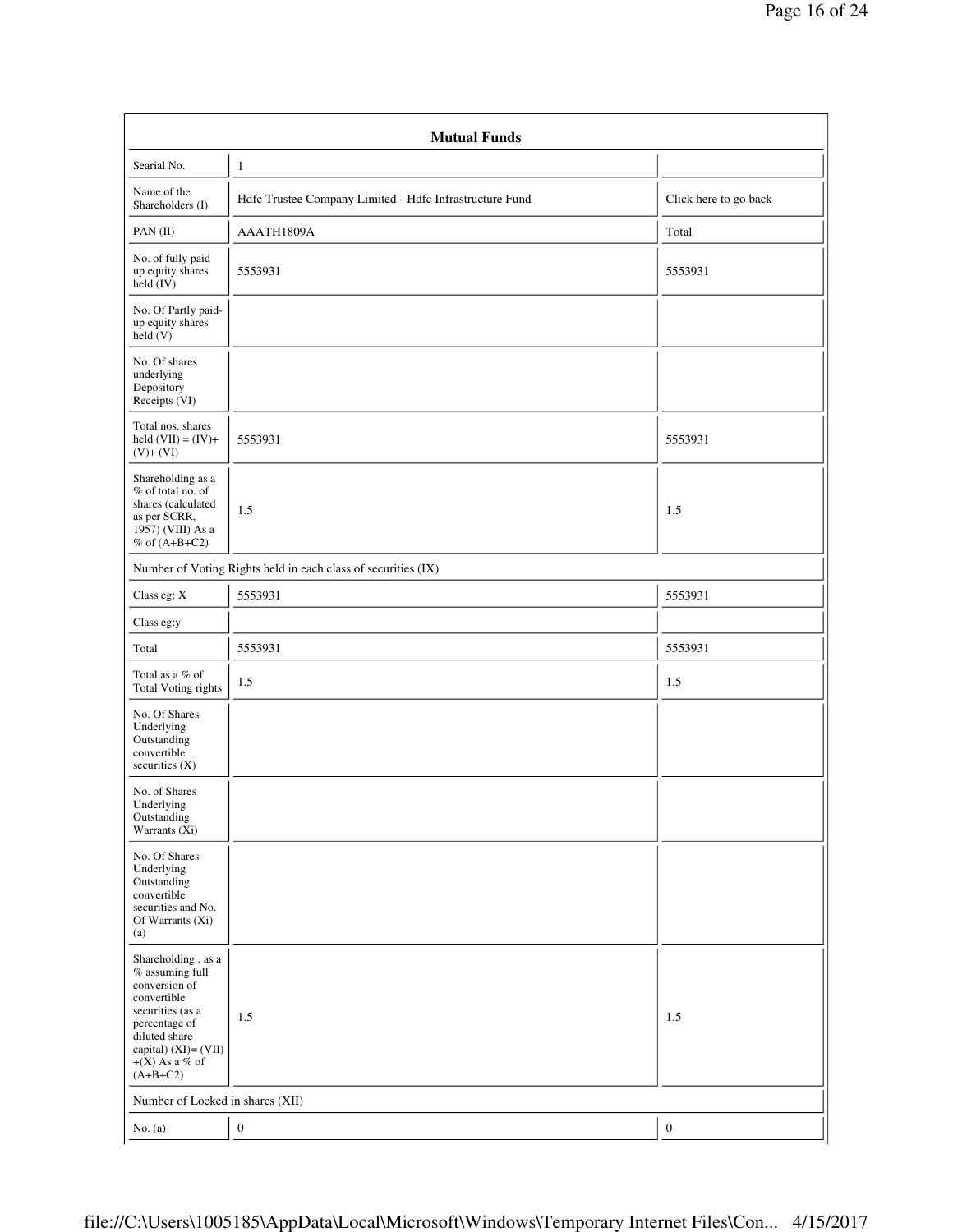| As a % of total<br>Shares held (b)                                   | $\mathbf{0}$ | $\overline{0}$ |
|----------------------------------------------------------------------|--------------|----------------|
| Number of equity<br>shares held in<br>dematerialized<br>form $(XIV)$ | 5553931      | 5553931        |
| Reason for not providing PAN                                         |              |                |
| Reason for not<br>providing PAN                                      |              |                |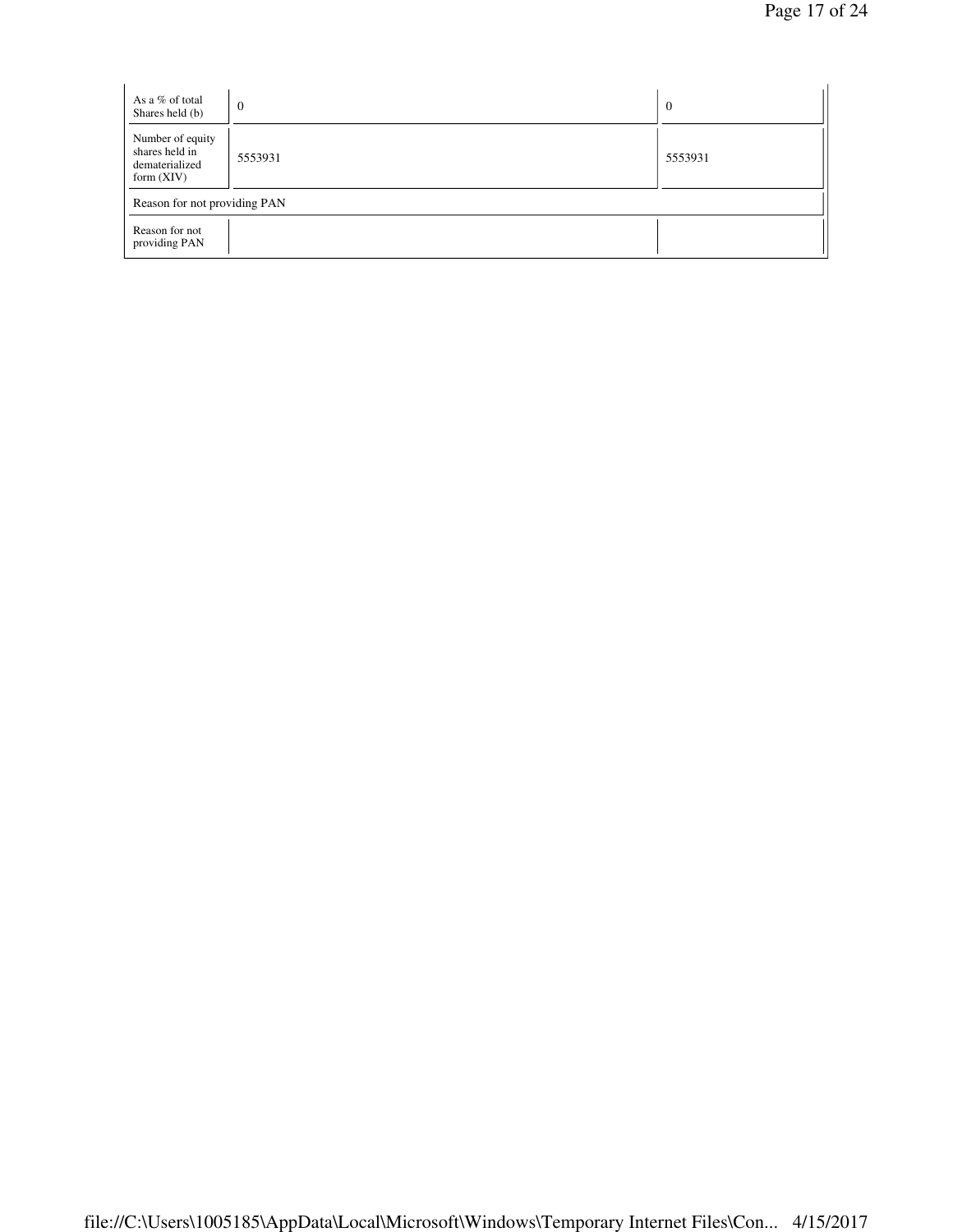| Searial No.                                                                                                                | $\mathbf{1}$                                                  | 2                        | 3                       | $\overline{4}$    | 5                        | 6                 | $\boldsymbol{7}$         |
|----------------------------------------------------------------------------------------------------------------------------|---------------------------------------------------------------|--------------------------|-------------------------|-------------------|--------------------------|-------------------|--------------------------|
| Name of the<br>Shareholders<br>(I)                                                                                         | Canara Bank-<br>Mumbai                                        | <b>ICICI Bank</b><br>Ltd | Punjab<br>National Bank | Syndicate<br>Bank | <b>Bank Of</b><br>Baroda | Allahabad<br>Bank | <b>IDBI</b> Bank<br>Ltd. |
| PAN(II)                                                                                                                    | AAACC6106G                                                    | AAACI1195H               | AAACP0165G              | AACCS4699E        | AAACB1534F               | AACCA8464F        | AABCI8842G               |
| No. of fully<br>paid up equity<br>shares held<br>(IV)                                                                      | 52814769                                                      | 39696547                 | 24209101                | 22696508          | 22104507                 | 19582216          | 14053827                 |
| No. Of Partly<br>paid-up equity<br>shares held<br>(V)                                                                      |                                                               |                          |                         |                   |                          |                   |                          |
| No. Of shares<br>underlying<br>Depository<br>Receipts (VI)                                                                 |                                                               |                          |                         |                   |                          |                   |                          |
| Total nos.<br>shares held<br>$(VII) = (IV) +$<br>$(V)+(VI)$                                                                | 52814769                                                      | 39696547                 | 24209101                | 22696508          | 22104507                 | 19582216          | 14053827                 |
| Shareholding<br>as a % of total<br>no. of shares<br>(calculated as<br>per SCRR,<br>1957) (VIII)<br>As a % of<br>$(A+B+C2)$ | 14.29                                                         | 10.74                    | 6.55                    | 6.14              | 5.98                     | 5.3               | 3.8                      |
|                                                                                                                            | Number of Voting Rights held in each class of securities (IX) |                          |                         |                   |                          |                   |                          |
| Class eg: X                                                                                                                | 52814769                                                      | 39696547                 | 24209101                | 22696508          | 22104507                 | 19582216          | 14053827                 |
| Class eg:y                                                                                                                 |                                                               |                          |                         |                   |                          |                   |                          |
| Total                                                                                                                      | 52814769                                                      | 39696547                 | 24209101                | 22696508          | 22104507                 | 19582216          | 14053827                 |
| Total as a %<br>of Total<br>Voting rights                                                                                  | 14.29                                                         | 10.74                    | 6.55                    | 6.14              | 5.98                     | 5.3               | 3.8                      |
| No. Of Shares<br>Underlying<br>Outstanding<br>convertible<br>securities $(X)$                                              |                                                               |                          |                         |                   |                          |                   |                          |
| No. of Shares<br>Underlying<br>Outstanding<br>Warrants (Xi)                                                                |                                                               |                          |                         |                   |                          |                   |                          |
| No. Of Shares<br>Underlying<br>Outstanding<br>convertible<br>securities and<br>No. Of<br>Warrants (Xi)<br>(a)              |                                                               |                          |                         |                   |                          |                   |                          |
| Shareholding,<br>as a %<br>assuming full<br>conversion of<br>convertible                                                   |                                                               |                          |                         |                   |                          |                   |                          |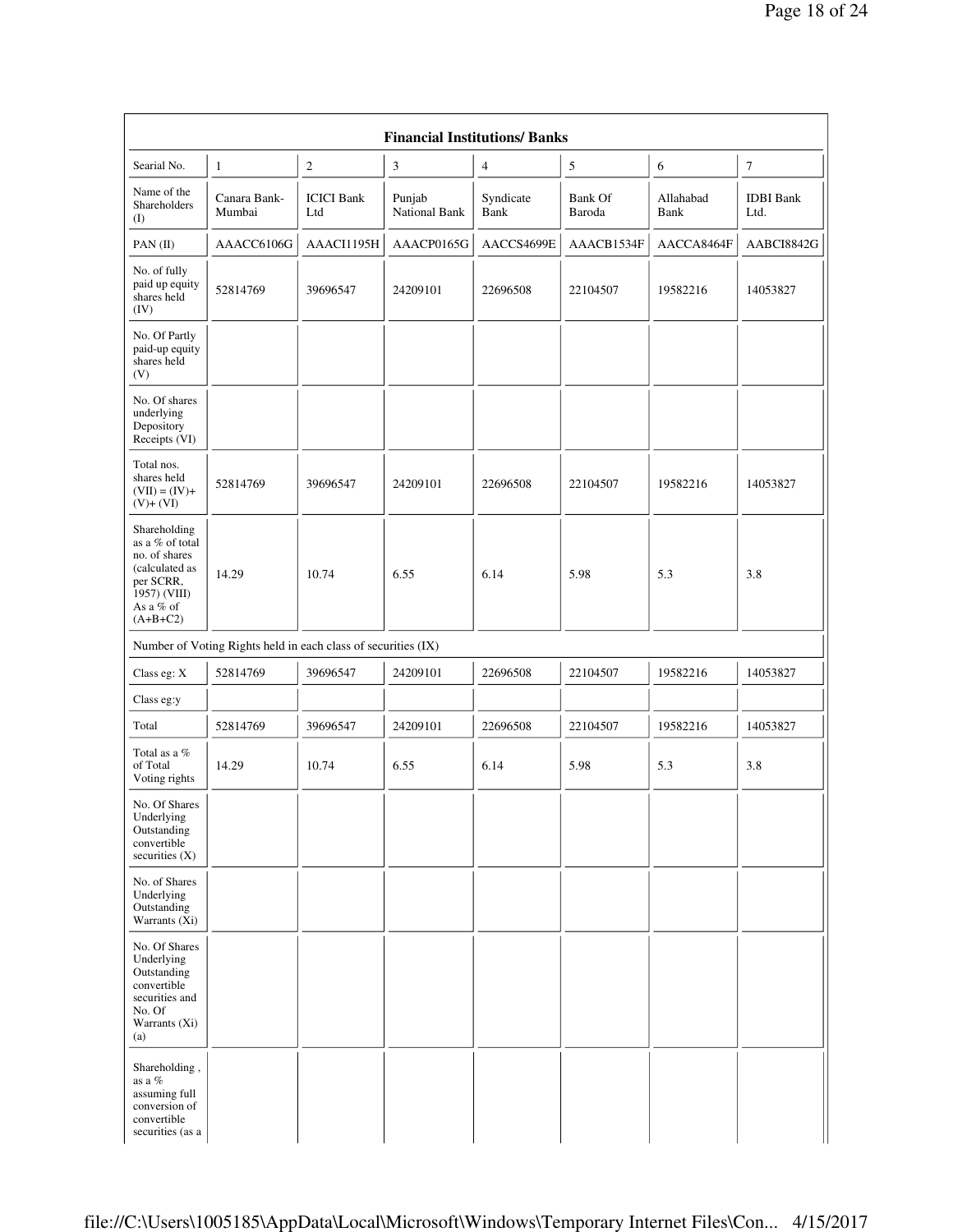| percentage of<br>diluted share<br>capital) $(XI)=$<br>$(VII)+(X)$ As<br>$a\%$ of<br>$(A+B+C2)$ | 14.29                            | 10.74            | 6.55         | 6.14           | 5.98             | 5.3            | 3.8            |
|------------------------------------------------------------------------------------------------|----------------------------------|------------------|--------------|----------------|------------------|----------------|----------------|
|                                                                                                | Number of Locked in shares (XII) |                  |              |                |                  |                |                |
| No. $(a)$                                                                                      | $\boldsymbol{0}$                 | $\boldsymbol{0}$ | $\mathbf{0}$ | $\overline{0}$ | $\boldsymbol{0}$ | $\overline{0}$ | $\overline{0}$ |
| As a $%$ of<br>total Shares<br>held(b)                                                         | $\overline{0}$                   | $\overline{0}$   | $\theta$     | $\overline{0}$ | $\boldsymbol{0}$ | $\overline{0}$ | $\overline{0}$ |
| Number of<br>equity shares<br>held in<br>dematerialized<br>form $(XIV)$                        | 52814769                         | 39696547         | 24209101     | 22696508       | 22104507         | 19582216       | 14053827       |
|                                                                                                | Reason for not providing PAN     |                  |              |                |                  |                |                |
| Reason for not<br>providing<br>PAN                                                             |                                  |                  |              |                |                  |                |                |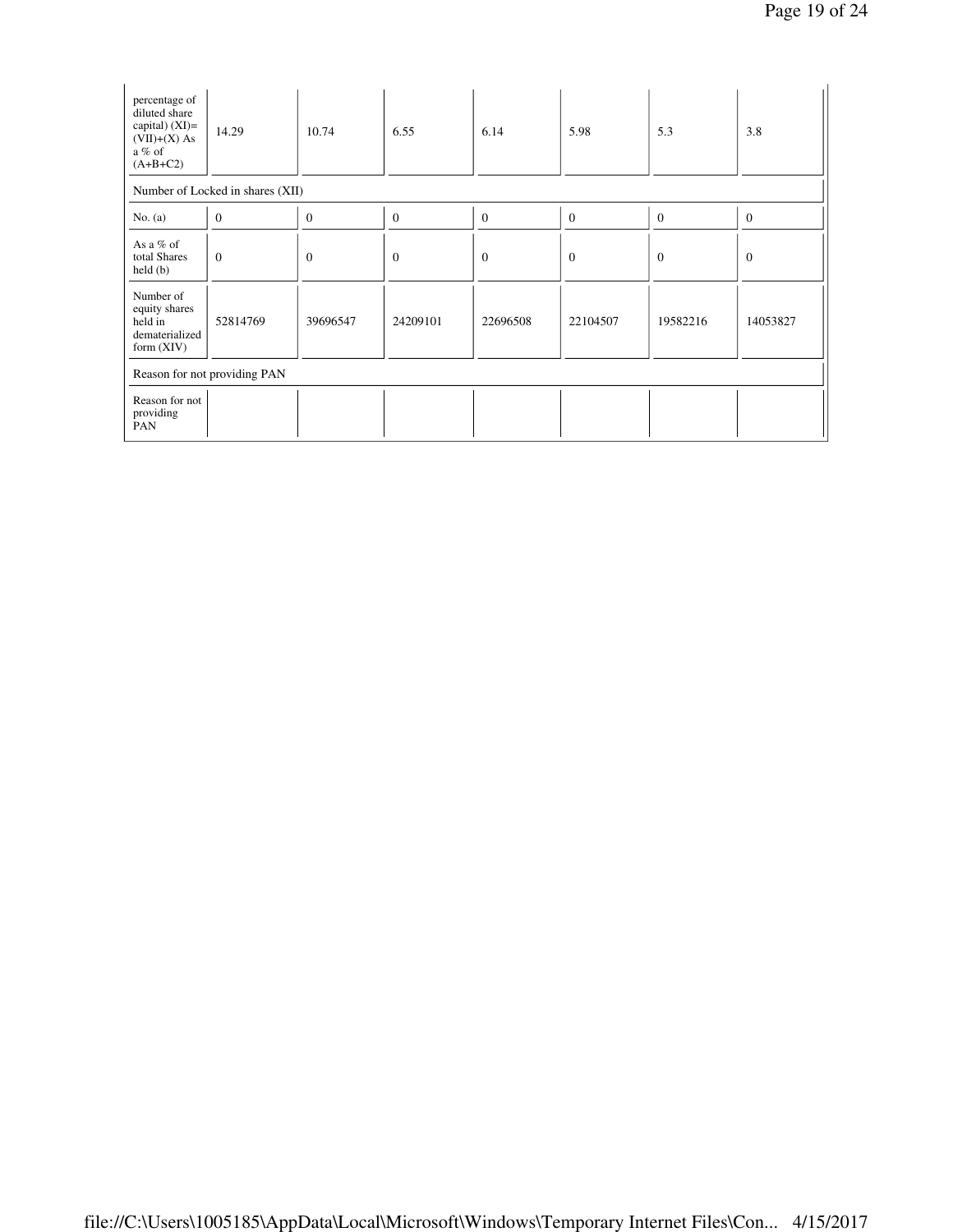| <b>Financial Institutions/Banks</b>                                                                                                                                                        |                                                               |                         |                        |                  |                     |                          |  |  |
|--------------------------------------------------------------------------------------------------------------------------------------------------------------------------------------------|---------------------------------------------------------------|-------------------------|------------------------|------------------|---------------------|--------------------------|--|--|
| Searial No.                                                                                                                                                                                | 8                                                             | 9                       | 10                     | 11               | 12                  |                          |  |  |
| Name of the<br>Shareholders (I)                                                                                                                                                            | Oriental Bank Of<br>Commerce                                  | United Bank Of<br>India | Union Bank Of<br>India | <b>UCO Bank</b>  | DBS Bank<br>Limited | Click here to<br>go back |  |  |
| $PAN$ (II)                                                                                                                                                                                 | AAACO0191M                                                    | AAACU5624P              | AAACU0564G             | AAACU3561B       | AAACT4652J          | Total                    |  |  |
| No. of fully paid<br>up equity shares<br>held (IV)                                                                                                                                         | 12389240                                                      | 6362258                 | 5803088                | 4521203          | 4124496             | 228357760                |  |  |
| No. Of Partly paid-<br>up equity shares<br>held(V)                                                                                                                                         |                                                               |                         |                        |                  |                     |                          |  |  |
| No. Of shares<br>underlying<br>Depository<br>Receipts (VI)                                                                                                                                 |                                                               |                         |                        |                  |                     |                          |  |  |
| Total nos. shares<br>held $(VII) = (IV) +$<br>$(V)+(VI)$                                                                                                                                   | 12389240                                                      | 6362258                 | 5803088                | 4521203          | 4124496             | 228357760                |  |  |
| Shareholding as a<br>$%$ of total no. of<br>shares (calculated<br>as per SCRR,<br>1957) (VIII) As a<br>% of $(A+B+C2)$                                                                     | 3.35                                                          | 1.72                    | 1.57                   | 1.22             | 1.12                | 61.79                    |  |  |
|                                                                                                                                                                                            | Number of Voting Rights held in each class of securities (IX) |                         |                        |                  |                     |                          |  |  |
| Class eg: X                                                                                                                                                                                | 12389240                                                      | 6362258                 | 5803088                | 4521203          | 4124496             | 228357760                |  |  |
| Class eg:y                                                                                                                                                                                 |                                                               |                         |                        |                  |                     |                          |  |  |
| Total                                                                                                                                                                                      | 12389240                                                      | 6362258                 | 5803088                | 4521203          | 4124496             | 228357760                |  |  |
| Total as a % of<br>Total Voting rights                                                                                                                                                     | 3.35                                                          | 1.72                    | 1.57                   | 1.22             | 1.12                | 61.79                    |  |  |
| No. Of Shares<br>Underlying<br>Outstanding<br>convertible<br>securities $(X)$                                                                                                              |                                                               |                         |                        |                  |                     |                          |  |  |
| No. of Shares<br>Underlying<br>Outstanding<br>Warrants (Xi)                                                                                                                                |                                                               |                         |                        |                  |                     |                          |  |  |
| No. Of Shares<br>Underlying<br>Outstanding<br>convertible<br>securities and No.<br>Of Warrants (Xi)<br>(a)                                                                                 |                                                               |                         |                        |                  |                     |                          |  |  |
| Shareholding, as a<br>$%$ assuming full<br>conversion of<br>convertible<br>securities (as a<br>percentage of<br>diluted share<br>capital) $(XI) = (VII)$<br>$+(X)$ As a % of<br>$(A+B+C2)$ | 3.35                                                          | 1.72                    | 1.57                   | 1.22             | 1.12                | 61.79                    |  |  |
| Number of Locked in shares (XII)                                                                                                                                                           |                                                               |                         |                        |                  |                     |                          |  |  |
| No. $(a)$                                                                                                                                                                                  | $\boldsymbol{0}$                                              | 6362258                 | $\boldsymbol{0}$       | $\boldsymbol{0}$ | $\boldsymbol{0}$    | 6362258                  |  |  |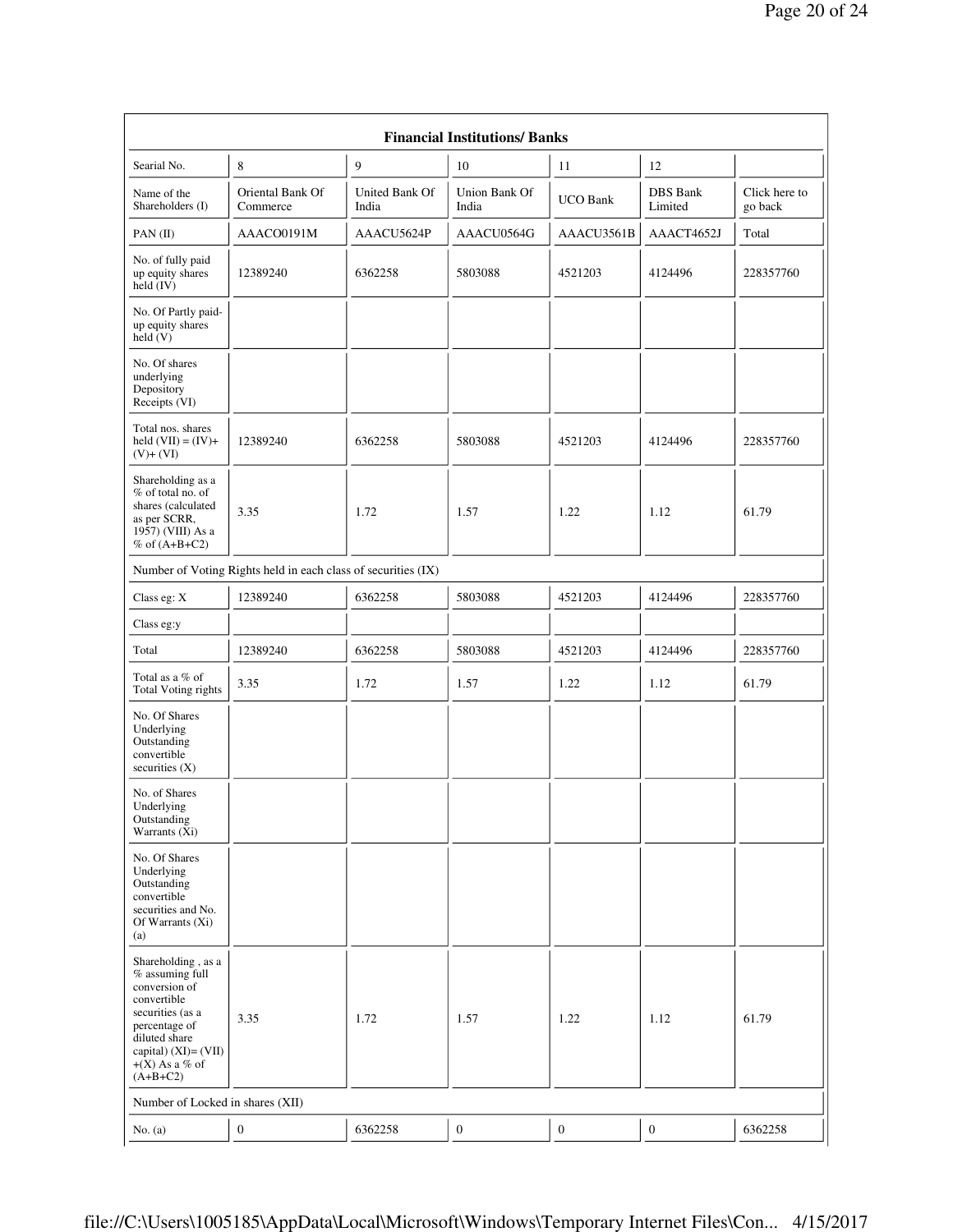| As a $%$ of total<br>Shares held (b)                                 | $\overline{0}$ | 100     | $\theta$ | $\Omega$ | $\overline{0}$ | 2.79      |
|----------------------------------------------------------------------|----------------|---------|----------|----------|----------------|-----------|
| Number of equity<br>shares held in<br>dematerialized<br>form $(XIV)$ | 12389240       | 6362258 | 5803088  | 4521203  | 4124496        | 228357760 |
| Reason for not providing PAN                                         |                |         |          |          |                |           |
| Reason for not<br>providing PAN                                      |                |         |          |          |                |           |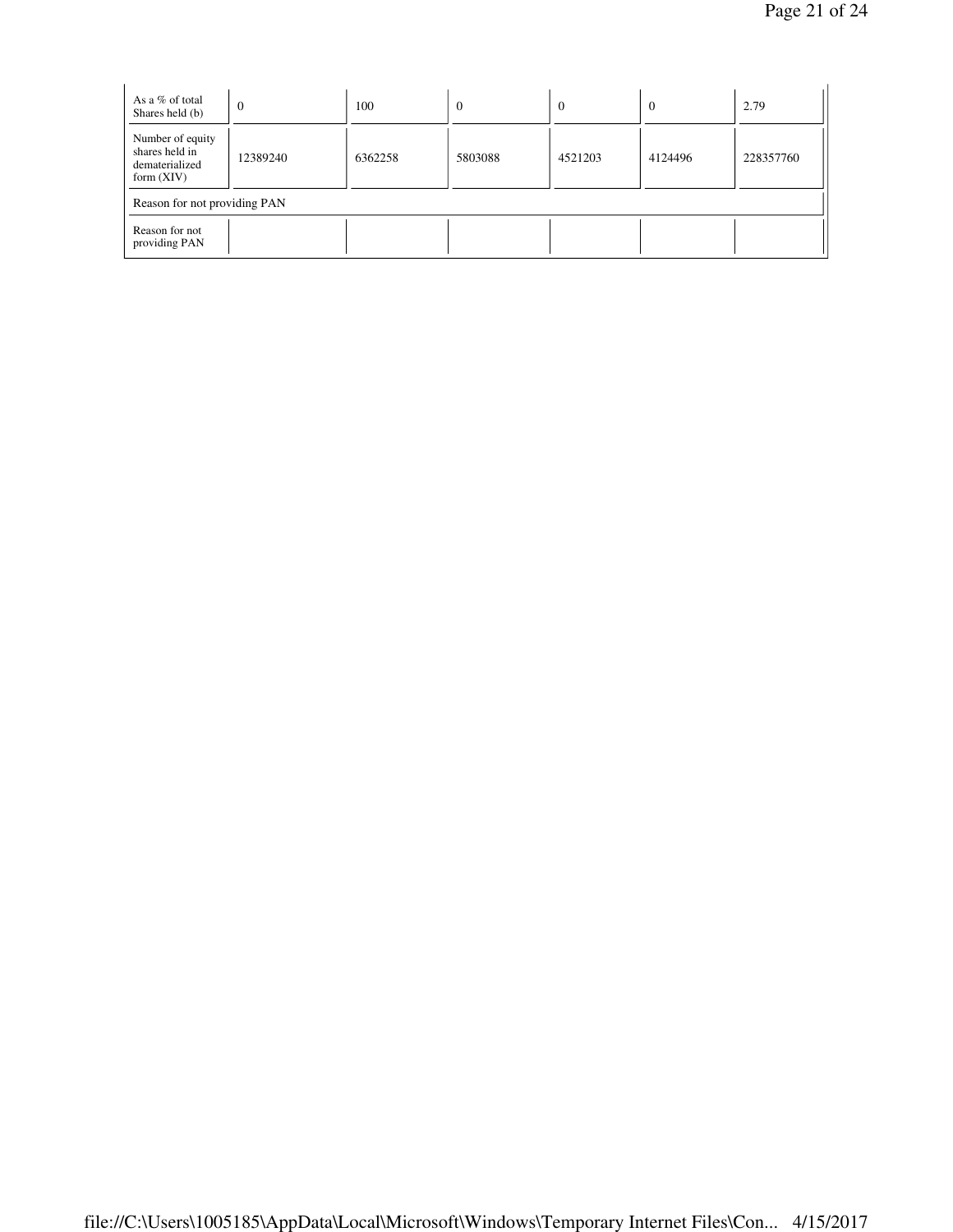| Searial No.                                                                                                            | $\mathbf{1}$                                                  | $\boldsymbol{2}$                       |                       |
|------------------------------------------------------------------------------------------------------------------------|---------------------------------------------------------------|----------------------------------------|-----------------------|
| Category                                                                                                               | <b>Trusts</b>                                                 | Overseas corporate bodies              |                       |
| Category / More<br>than 1 percentage                                                                                   | More than 1 percentage of shareholding                        | More than 1 percentage of shareholding |                       |
| Name of the<br>Shareholders (I)                                                                                        | Gammon India Trust                                            | Summicorp Limited                      | Click here to go back |
| PAN $(II)$                                                                                                             | QACHO0002Q                                                    | ABGFS4573B                             | Total                 |
| No. of the<br>Shareholders (I)                                                                                         | 1                                                             | 1                                      | $\boldsymbol{0}$      |
| No. of fully paid<br>up equity shares<br>$\text{held} (IV)$                                                            | 5804680                                                       | 4679220                                | $\boldsymbol{0}$      |
| No. Of Partly paid-<br>up equity shares<br>held(V)                                                                     |                                                               |                                        |                       |
| No. Of shares<br>underlying<br>Depository<br>Receipts (VI)                                                             |                                                               |                                        |                       |
| Total nos. shares<br>held $(VII) = (IV) +$<br>$(V)+(VI)$                                                               | 5804680                                                       | 4679220                                | $\mathbf{0}$          |
| Shareholding as a<br>% of total no. of<br>shares (calculated<br>as per SCRR,<br>1957) (VIII) As a<br>$%$ of $(A+B+C2)$ | 1.57                                                          | 1.27                                   | $\mathbf{0}$          |
|                                                                                                                        | Number of Voting Rights held in each class of securities (IX) |                                        |                       |
| Class eg: X                                                                                                            | 5804680                                                       | 4679220                                | $\boldsymbol{0}$      |
| Class eg:y                                                                                                             |                                                               |                                        |                       |
| Total                                                                                                                  | 5804680                                                       | 4679220                                | $\boldsymbol{0}$      |
| Total as a % of<br><b>Total Voting rights</b>                                                                          | 1.57                                                          | 1.27                                   | $\boldsymbol{0}$      |
| No. Of Shares<br>Underlying<br>Outstanding<br>convertible<br>securities $(X)$                                          |                                                               |                                        |                       |
| No. of Shares<br>Underlying<br>Outstanding<br>Warrants (Xi)                                                            |                                                               |                                        |                       |
| No. Of Shares<br>Underlying<br>Outstanding<br>convertible<br>securities and No.<br>Of Warrants (Xi)<br>(a)             |                                                               |                                        |                       |
| Shareholding , as a<br>$%$ assuming full<br>conversion of<br>convertible<br>securities (as a                           | 1.57                                                          | 1.27                                   | $\mathbf{0}$          |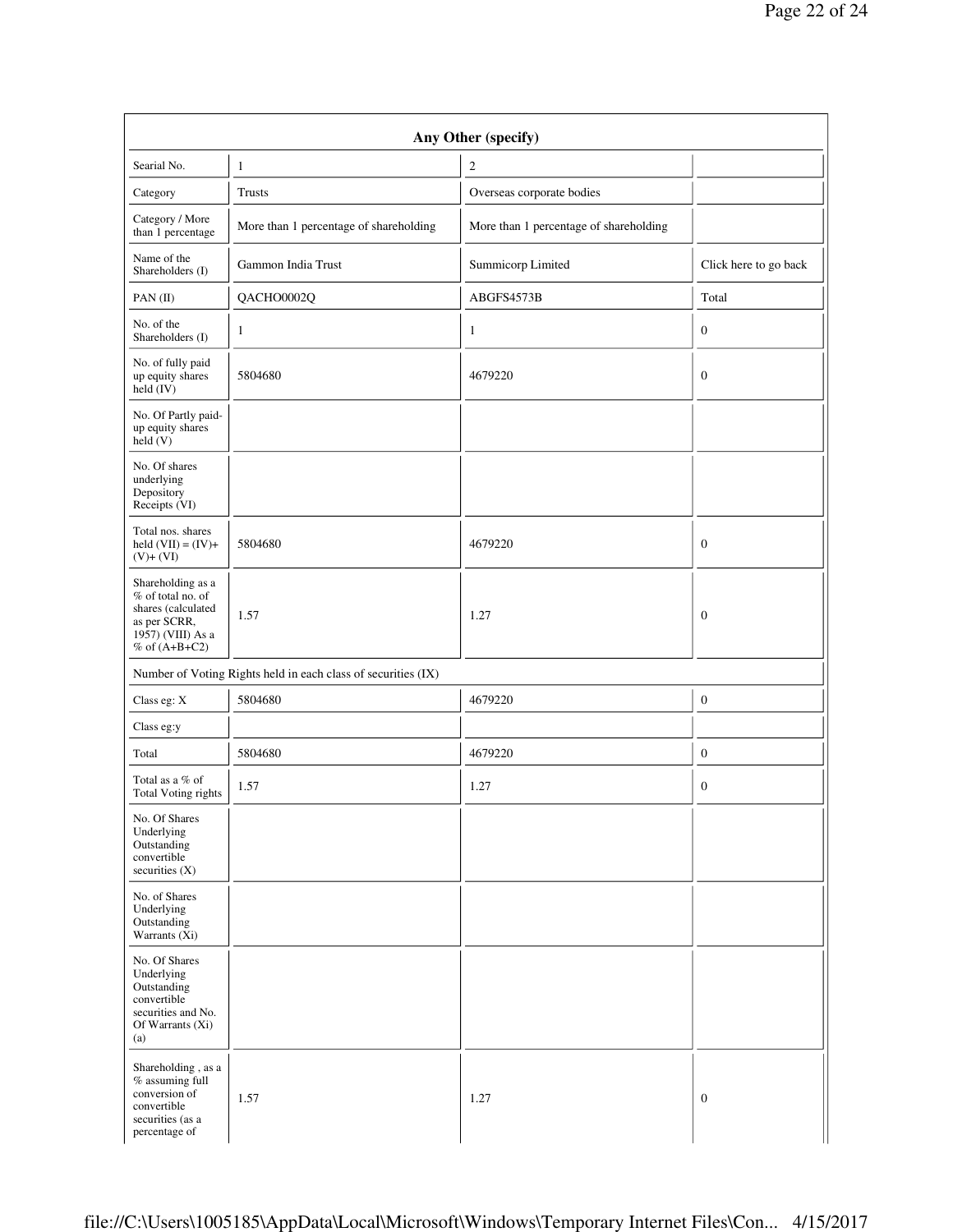| diluted share<br>capital) $(XI) = (VII)$<br>$+(X)$ As a % of<br>$(A+B+C2)$ |                |          |                |
|----------------------------------------------------------------------------|----------------|----------|----------------|
| Number of Locked in shares (XII)                                           |                |          |                |
| No. $(a)$                                                                  | $\theta$       | $\theta$ | $\Omega$       |
| As a % of total<br>Shares held (b)                                         | $\overline{0}$ | $\theta$ | $\overline{0}$ |
| Number of equity<br>shares held in<br>dematerialized<br>form $(XIV)$       | $\mathbf{0}$   | 4679220  | $\mathbf{0}$   |
| Reason for not providing PAN                                               |                |          |                |
| Reason for not<br>providing PAN                                            |                |          |                |